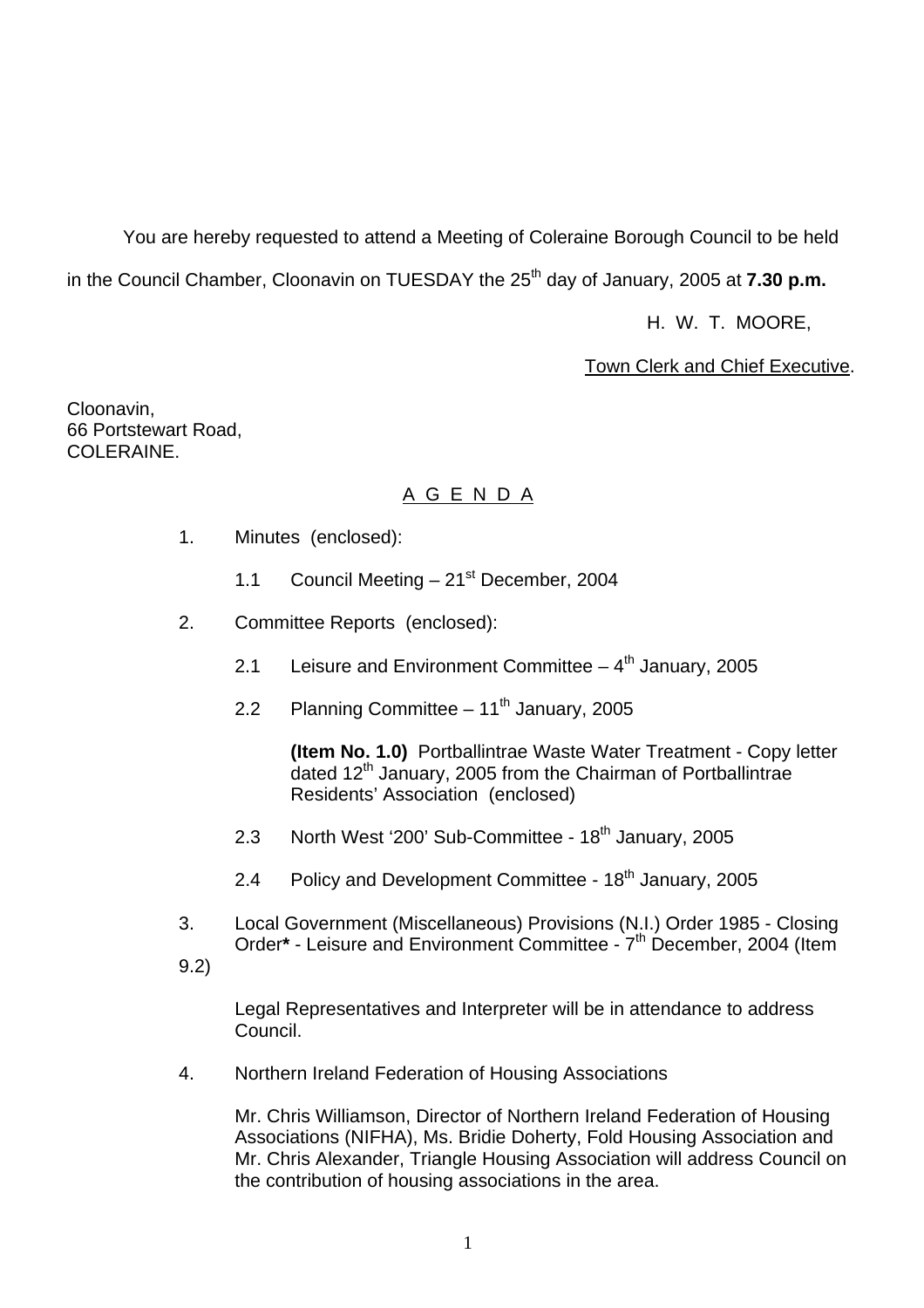- 5. Correspondence, including inter alia:
	- (a) Copy letter dated  $21^{st}$  December, 2004 from the Private Secretary to John Spellar MP in response to Council's letter regarding Housing Association Rental/Purchase Schemes (enclosed)
	- (b) Copy letter dated 23<sup>rd</sup> December, 2004 from the Divisional Roads Manager in response to issues raised at the Council Meeting on 23rd November, 2004 (enclosed)
	- (c) Copy letter dated  $14<sup>th</sup>$  January, 2005 from the Private Secretary to John Spellar MP in response to Council's letter regarding the provision of Social Housing in Northern Ireland (enclosed)
- 6. Documents for Sealing

# **Enclosed for Information:**

- (1) Northern Ireland Priorities and Budget 2005-08
- (2) Minutes of the Northern Health and Social Services Council dated 1<sup>st</sup> December, 2004
- **\* Recommended for consideration "In Committee".**

To: Each Member of Council. 2005.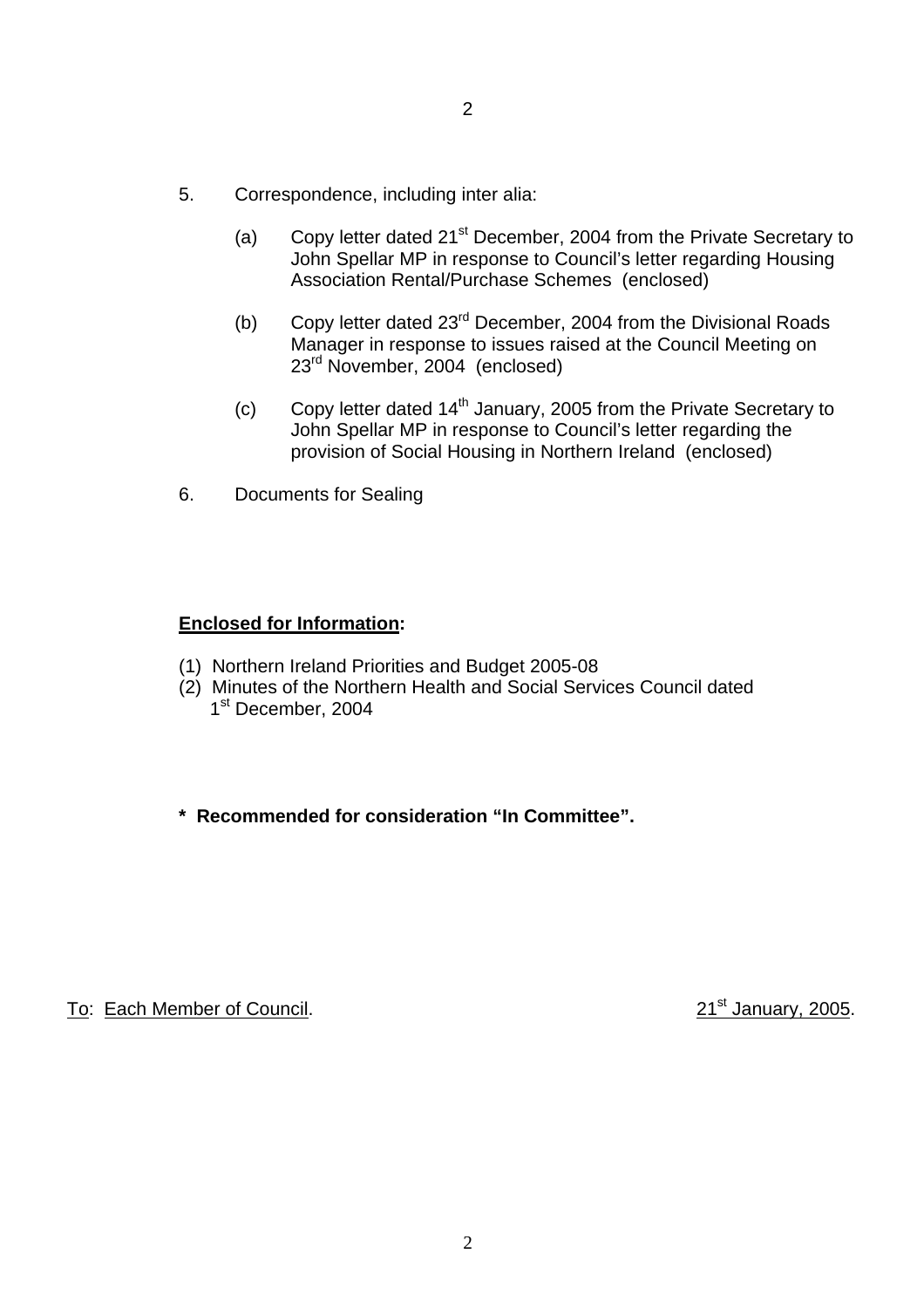# **COLERAINE BOROUGH COUNCIL**

Minutes of proceedings of Coleraine Borough Council held in the Council Chamber, Cloonavin on Tuesday, 21<sup>st</sup> December, 2004 at 7.00 p.m.

| <b>Convened:</b>                         | As per Notice attached                                                                                                                |                                                                                                                              |  |
|------------------------------------------|---------------------------------------------------------------------------------------------------------------------------------------|------------------------------------------------------------------------------------------------------------------------------|--|
| <b>Present:</b>                          | The Mayor, Councillor R. A. McPherson, in the Chair                                                                                   |                                                                                                                              |  |
|                                          | The Deputy Mayor, Alderman W. J. McClure                                                                                              |                                                                                                                              |  |
|                                          | <b>Aldermen</b>                                                                                                                       |                                                                                                                              |  |
|                                          | P. E. A. Armitage (Mrs.)<br>E. T. Black (Mrs.)                                                                                        | W. T. Creelman<br><b>B.</b> Leonard                                                                                          |  |
|                                          | <b>Councillors</b>                                                                                                                    |                                                                                                                              |  |
|                                          | C. S. Alexander (Ms.)<br>J. M. Bradley<br>O. M. Church (Mrs.)<br>J. J. Dallat<br>T. J. Deans<br>E. P. Fielding (Mrs.)<br>N. F. Hillis | E. A. Johnston (Mrs.)<br>W. A. King<br>D. McClarty<br>E. M. Mullan<br>(Items $2.2.1 - 17.1$ )<br>R. D. Stewart<br>W. J. Watt |  |
| <b>Officers in</b><br><b>Attendance:</b> | Town Clerk and Chief Executive, Director of Corporate<br>Company Duceton of Furnishmental Health Duceton of Lot                       |                                                                                                                              |  |

Services, Director of Environmental Health, Director of Leisure Services, Director of Technical Services, Head of Development Services, Head of Administrative Services, Finance Officer and Administrative Assistant

**Apology:** Councillor Barbour

#### **1.0 MINUTES**

The Minutes of the Council Meeting of 23<sup>rd</sup> November, 2004 and the Special Meetings of  $18<sup>th</sup>$  November, 2004,  $6<sup>th</sup>$  December, 2004 and  $7<sup>th</sup>$  December, 2004 were confirmed and signed.

Matters arising:

1.1 Council Meeting –  $23<sup>rd</sup>$  Alderman Leonard referred to an offer made by November, 2004 – Notice of the Northern Ireland Federation of Housing Motion Motion Associations to enter into discussions with district councils on key issues relating to social housing.

Noted.

# **2.0 COMMITTEE REPORTS**

 2.1 Leisure and Environment The Vice Chairman, Alderman Mrs. Black, Committee moved the adoption of the Leisure and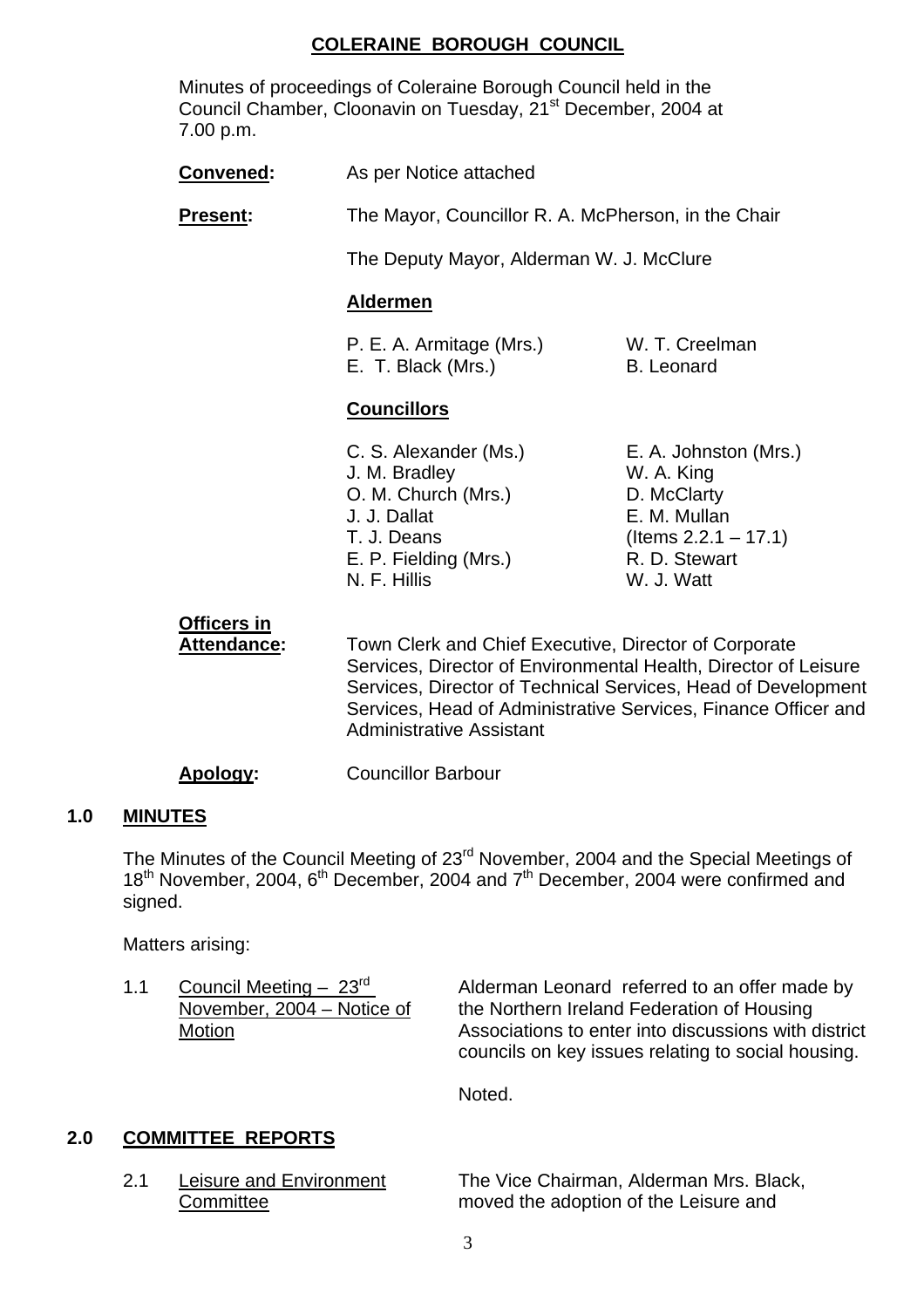Environment Committee Report; this was duly seconded by Councillor Stewart.

## Matters arising:

|  | 2.1.1 Coleraine Showgrounds It was proposed by Councillor Watt, seconded by |
|--|-----------------------------------------------------------------------------|
|  | Councillor McClarty and agreed:                                             |

 That Council's contribution to the Milk Cup Committee for 2006 and 2007 be based on the agreed contribution of £50,000 for the 2005 event plus inflation, provided that the Milk Cup Finals remain in Coleraine.

2.1.2 Closing Order It was proposed by Councillor Mrs. Johnston, seconded by Alderman Mrs. Black and agreed:

> That this item be considered "In Committee" at the end of the meeting.

The Committee Report was then adopted.

| <b>Planning Committee</b> | The Chairman, Councillor King, moved the        |
|---------------------------|-------------------------------------------------|
|                           | adoption of the Planning Committee Report; this |
|                           | was duly seconded by Councillor Dallat.         |

Matters arising:

Mr. R. Sweeney and applications. Application No.

2.2.1 Application No. Read letter from the Divisional Planning Manager C/2004/0428/F advising of Planning Service's position on these

C/2004/0427/F The Town Clerk and Chief Executive advised that the recommendation of BDP Planning on these applications was that, as the matters of objection previously raised by Roads Service and Planning Service had since been addressed, there was no further basis to oppose the applications.

> There was strong criticism of the legislation which permitted the twin track approach used by the applicant and it was noted that in future, Planning Service would bring such twin track approaches to the attention of Council at the earliest opportunity.

Following discussion, Councillor Deans asked that his objection be recorded.

The Committee Report was then adopted.

# **3.0 CORPORATE SERVICES REPORT**

The report of the Director of Corporate Services was considered (previously supplied).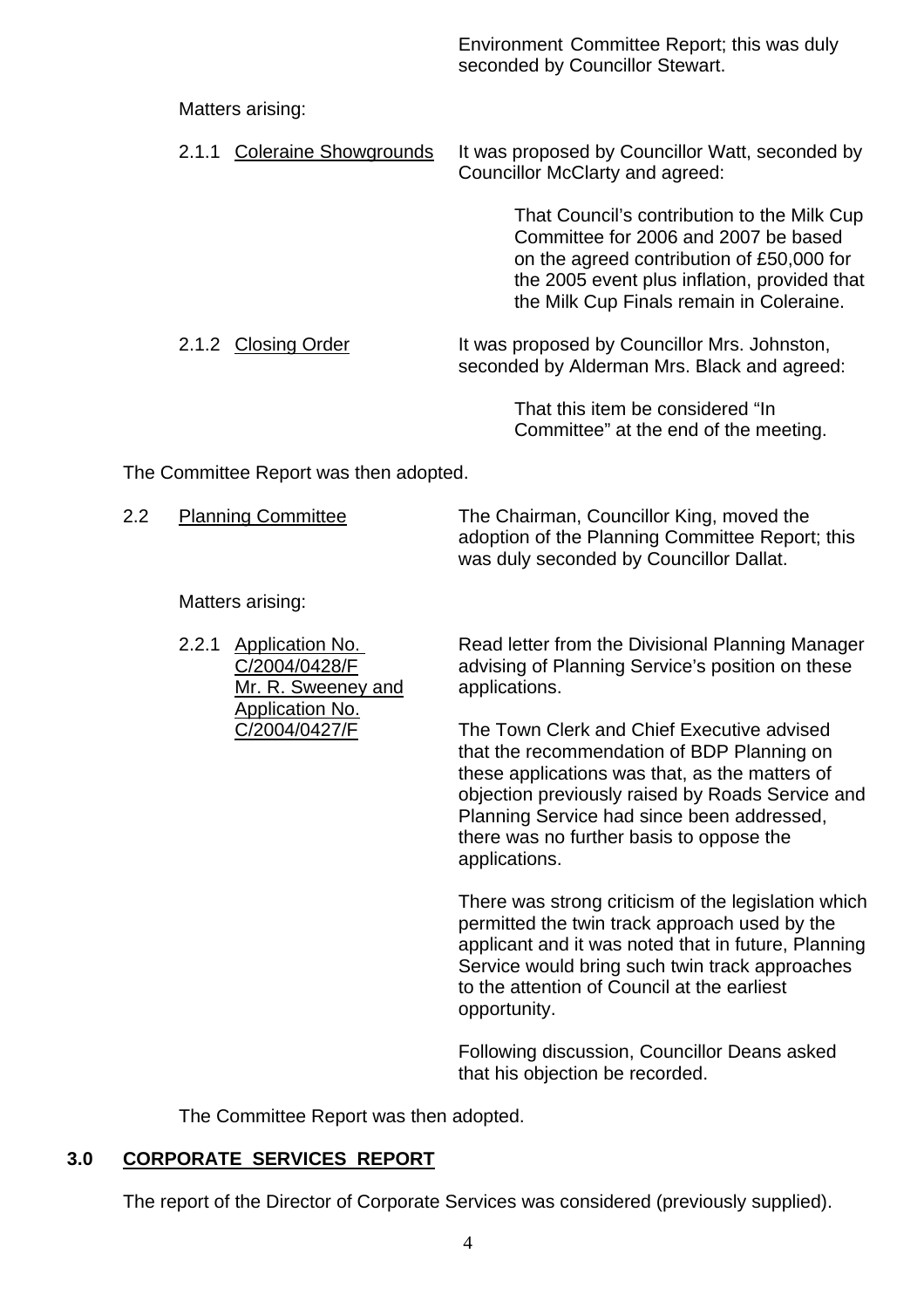# Matters arising:

| Capital Expenditure Programme |
|-------------------------------|
| 2005-2009                     |

|     | <b>Kilrea Sports Hall</b><br>3.1.1                                                  | A proposal made by Alderman Leonard that<br>capital funding for Kilrea Sports Hall be brought<br>forward by one year to 2007/08 fell as it failed to<br>find a seconder.                                                                                        |
|-----|-------------------------------------------------------------------------------------|-----------------------------------------------------------------------------------------------------------------------------------------------------------------------------------------------------------------------------------------------------------------|
|     |                                                                                     | A subsequent proposal was then made by<br>Councillor Dallat, seconded by Councillor Mullan<br>and agreed:                                                                                                                                                       |
|     |                                                                                     | That capital funding for Kilrea Sports<br>Hall be brought forward from 2008/09 to<br>2005/06.                                                                                                                                                                   |
|     | 3.1.2 Portrush Town Hall                                                            | In response to a member's query, the Director of<br>Leisure Services advised that any revised<br>costings for the Portrush Town Hall project would<br>be reported to Council for decision.                                                                      |
|     | 3.1.3 Craigahulliar Landfill Site                                                   | In response to a member's question, the<br>Director of Technical Services advised that North<br>West Waste Management Group was currently<br>engaged in looking for a landfill site to service all<br>Councils in the Group.                                    |
|     |                                                                                     | It was then agreed:                                                                                                                                                                                                                                             |
|     |                                                                                     | That the Capital Programme be adopted<br>subject to the above amendment.                                                                                                                                                                                        |
| 3.2 | <b>Cheque Signatories</b>                                                           | Agreed:                                                                                                                                                                                                                                                         |
|     |                                                                                     | That Mr. Kieran Doherty, Director of<br>Environmental Health and Mr. Paul<br>Snelling, Head of Administrative Services,<br>be added to the list of authorized cheque<br>signatories.                                                                            |
| 3.3 | <b>Checking of Accounts</b>                                                         | Agreed:                                                                                                                                                                                                                                                         |
|     |                                                                                     | That Councillors Ms. Alexander and<br>Stewart inspect the monthly payments to<br>creditors for the next three months.                                                                                                                                           |
| 3.4 | <b>Revision of Charges -</b><br><b>Landfill Site and Commercial</b><br><u>Waste</u> | In response to a request from members, the<br>Director of Corporate Services would review the<br>charges proposed in this report (circulated) and<br>re-present for consideration at the Leisure and<br>Environment Committee on 4 <sup>th</sup> January, 2005. |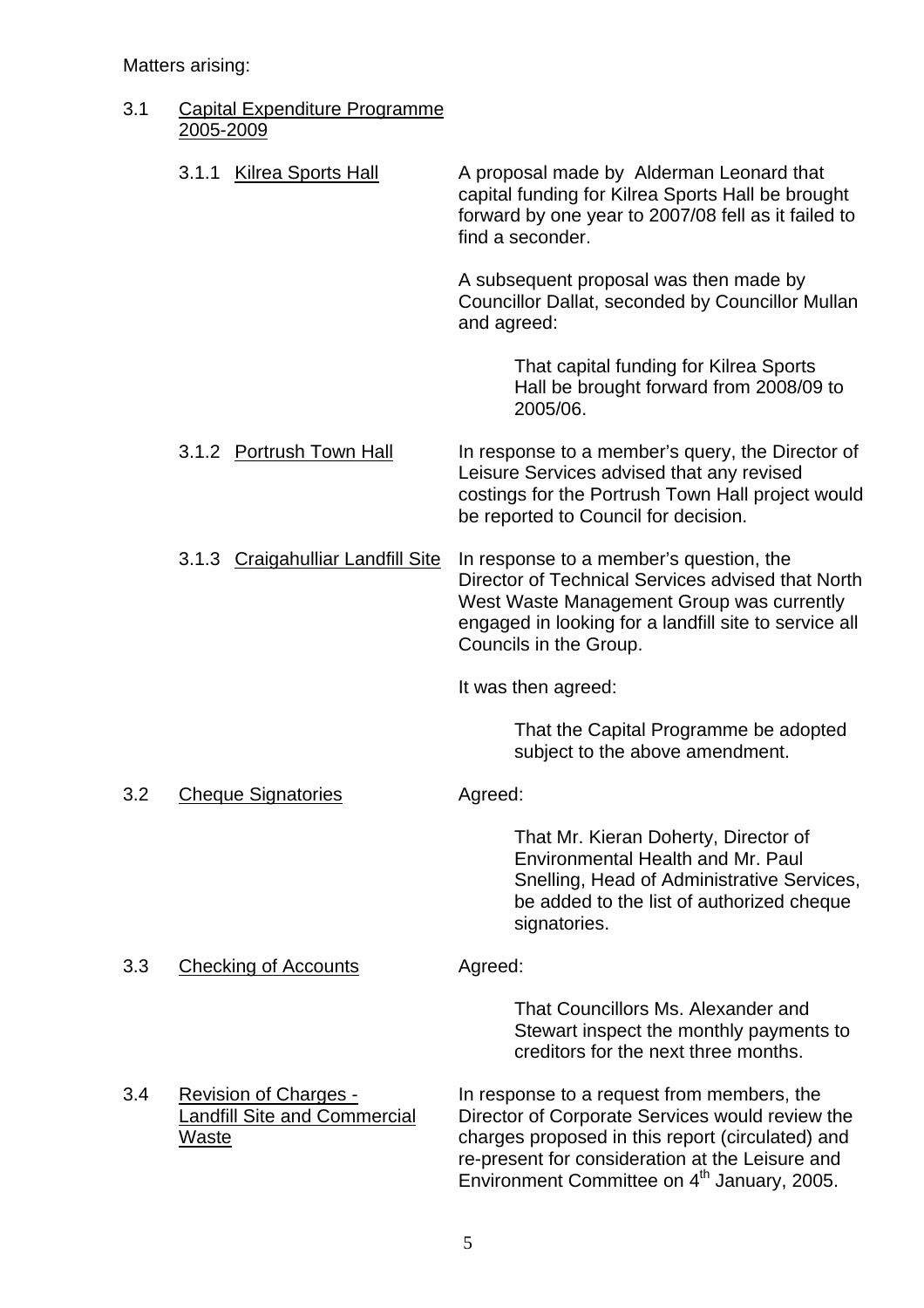## 3.5 Matters for Information

- 3.5.1 Estimate of Rates 2005/ Members noted information on this topic, as 2006 contained in the report.
- 3.5.2 Accounts Committee noted that creditors' payments for November 2004, as per lists circulated, had been issued as follows:

| Revenue A/C      |               | £360,259.85  |
|------------------|---------------|--------------|
| Capital A/C      | $\sim$ $\sim$ | £ 559,114.42 |
| Petty Cash A/C - |               | £ 54,724.06  |

 3.5.3 Appointments The following appointments had been made in accordance with the Local Government Staff Commission's Code of Procedures on Recruitment and Selection.

#### Chief Executive's Department

Head of Administrative Services (replacement): Mr. P. Snelling

Clerical Assistant (Job-share) (new post): Miss C. Hunter

#### Environmental Health Department

 District Environmental Health Officer (replacement): Miss P. McDonnell

#### Leisure Services Department

 Part Time Cleaner/Attendant – Rugby Avenue (replacement): Mr. J. R. McFaull

# **4.0 DEVELOPMENT SERVICES REPORT**

The report of the Head of Development Services was considered (previously supplied).

Matters arising:

 4.1 Zapcat Racing Consideration was given to a proposal to hold Rounds 5 and 6 of the National Zapcat Championships in Portrush on Saturday 2<sup>nd</sup> and Sunday 3<sup>rd</sup> July, 2005 as detailed in the report.

Agreed:

 That Council support this event to the sum of £15,000, including in-kind assistance, subject to other appropriate funding being secured by the organisers.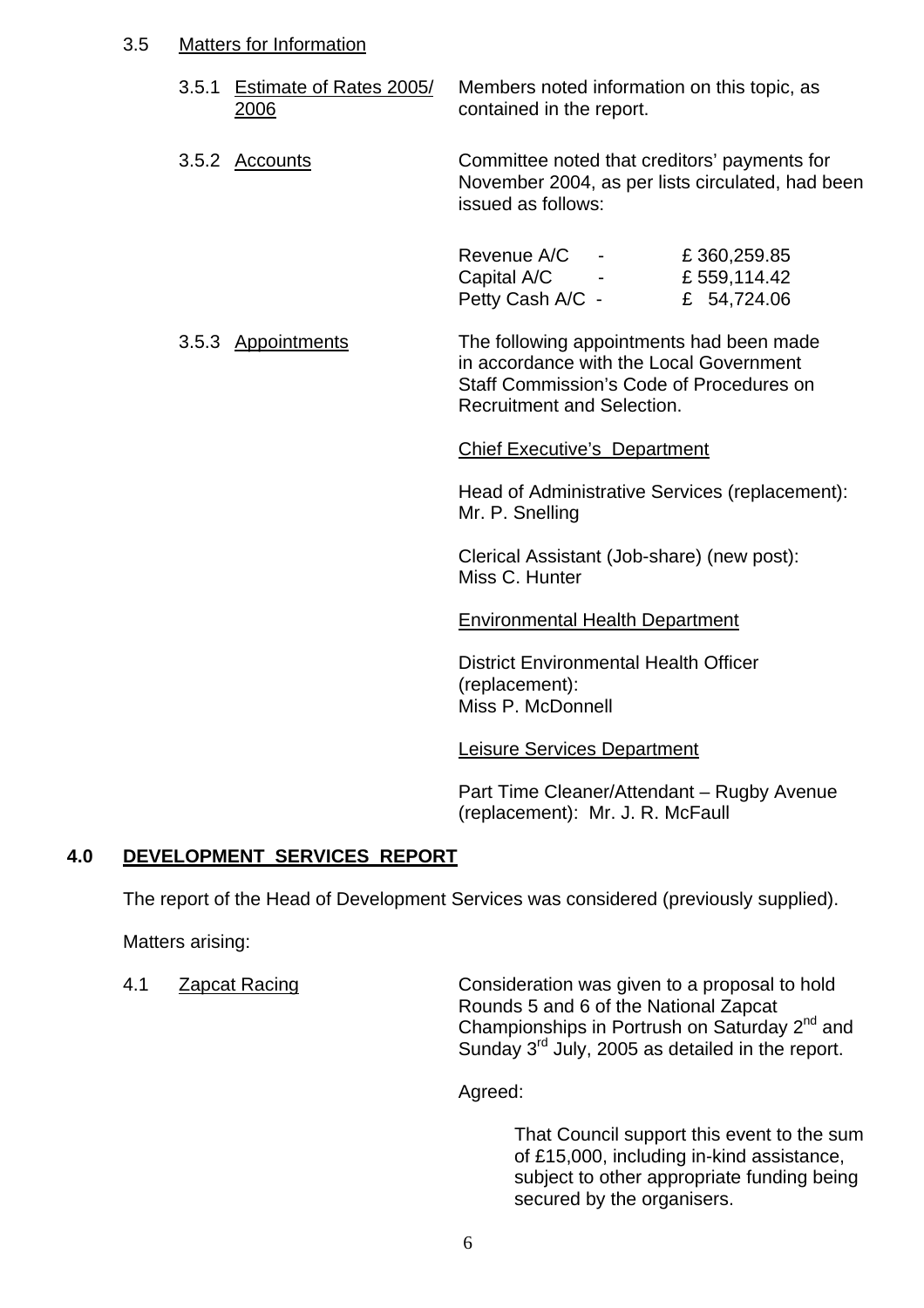# 4.2 British One Act Drama Finals Agreed:

 That Council contribute £1,500 towards the British One Act Drama Finals.

 4.3 Matters for Information Members noted information on the following topics, as contained in the report.

- **Draft New EU Rural Development Regulation** 2007-2013
- **Northern Ireland Tourism Awards**
- 'Skills Strategy for Northern Ireland'
- National Parks and other Protected Landscape Areas

 4.4 Antrim Tourism Conference Members interested in attending this conference on 28<sup>th</sup>/29<sup>th</sup> January, 2005 were asked to contact the Head of Development Services for details and booking arrangements.

4.5 Councillors' Economic Members were asked to confirm their availability Development Away Day for this event.

4.6 Tourism Ireland **Agreed:** 

 That representatives from Tourism Ireland be invited to address Council at an early date.

#### **5.0 LAND AND PROPERTY**

5.1 Car Parking The Head of Administrative Services updated Council on the current situation regarding car parking facilities at Cloonavin and the Marina and on action proposed to address the situation.

Discussion ensued following which it was agreed:

- (i) That a barrier, which would be manned at peak periods, would be provided at the Marina car park.
- (ii)
- (iii) That the 'overflow' carpark at Cloonavin would be closed until 11.00am on weekdays.

Alderman Leonard asked to be recorded as dissenting to the decisions on carparking.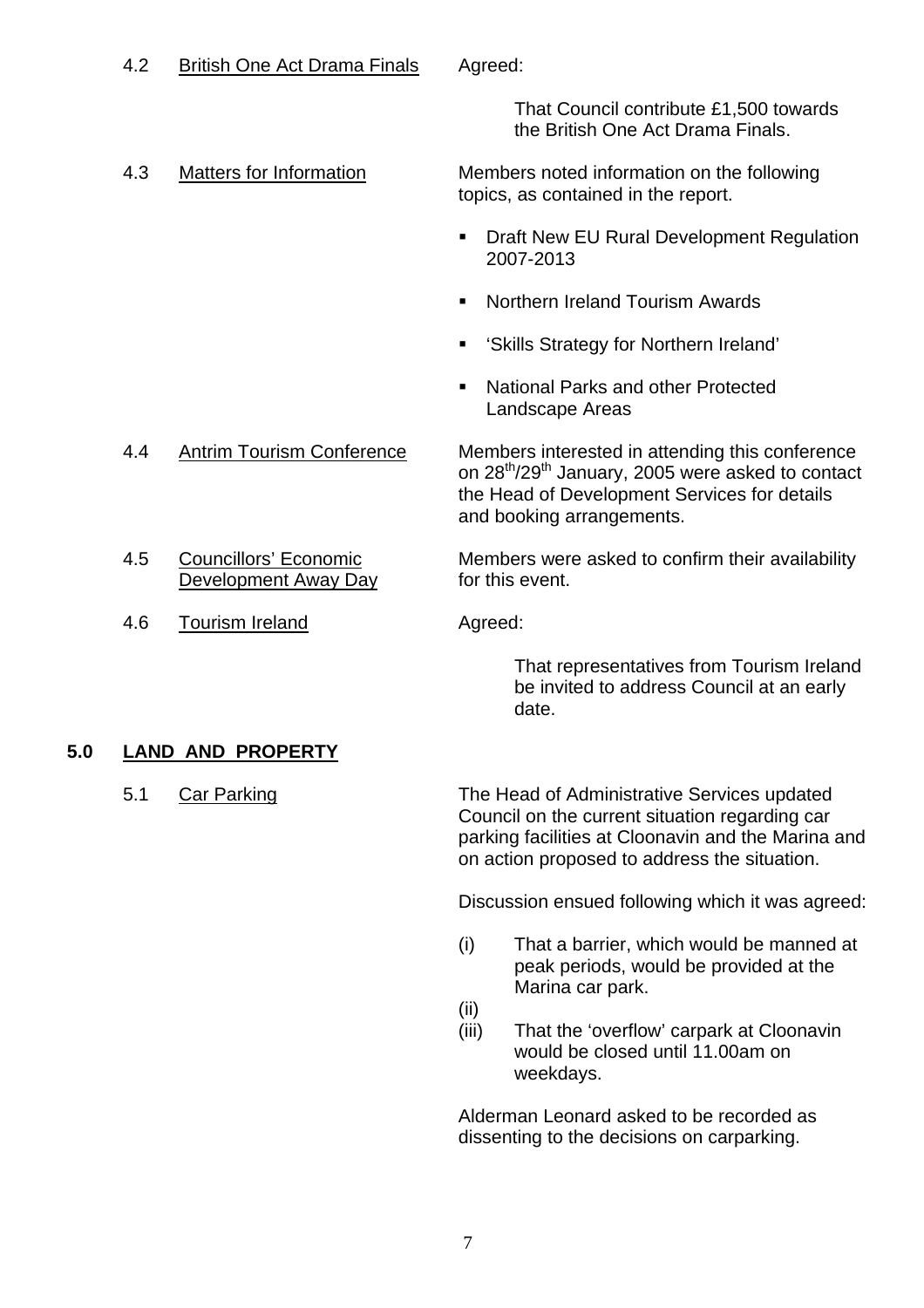# **6.0 REPORT OF THE LOCAL GOVERNMENT AUDITOR FOR** YEAR ENDED 31<sup>ST</sup> MARCH,  **2003**

 Consideration was given to the report of the Local Government Auditor (previously supplied) and the contents noted.

# **7.0 APPOINTMENT OF ADDITIONAL REPRESENTATIVE TO LOWER BANN ADVISORY COMMITTEE**

 The Department of Culture, Arts and Leisure had invited Council to nominate a second member to sit on the newly formed Lower Bann Advisory Committee along with the existing member, Councillor Mrs. Church and it was proposed by Councillor Dallat and seconded by Councillor Ms. Alexander:

That Councillor Mullan be nominated.

It was further proposed by Councillor Deans and seconded by Councillor Mrs. Fielding:

That Councillor Stewart be nominated.

On being put to the meeting, Councillor Mullan received five votes and Councillor Stewart received ten votes and it was therefore agreed:

> That Councillor Stewart be nominated to sit on the Lower Bann Advisory Committee.

#### **8.0 NOTICE OF MOTION**

The undernoted Notice of Motion was proposed by Councillor Dallat, seconded by Councillor Mullan and agreed unanimously:

"This Council calls on the Secretary of State to reinstate Executive Funds in the proposed Budget to ensure that money is available to support projects in the voluntary sector which are in urgent need of financial assistance."

# **9.0 CONSULTATION LIST**

 The following consultation papers had been received and were available for members who wished to consider making a response:

(i) Department of the Environment - Consultation on Seat Belt Wearing in Buses and Coaches

Comments due by: 7<sup>th</sup> January, 2005

(ii) Northern Ireland Office - Proposal for a draft Firearms (Amendment) (Northern Ireland) Order 2005

Comments due by: 17<sup>th</sup> February, 2005

(iii) Office of the First Minister and Deputy First Minister - Consultation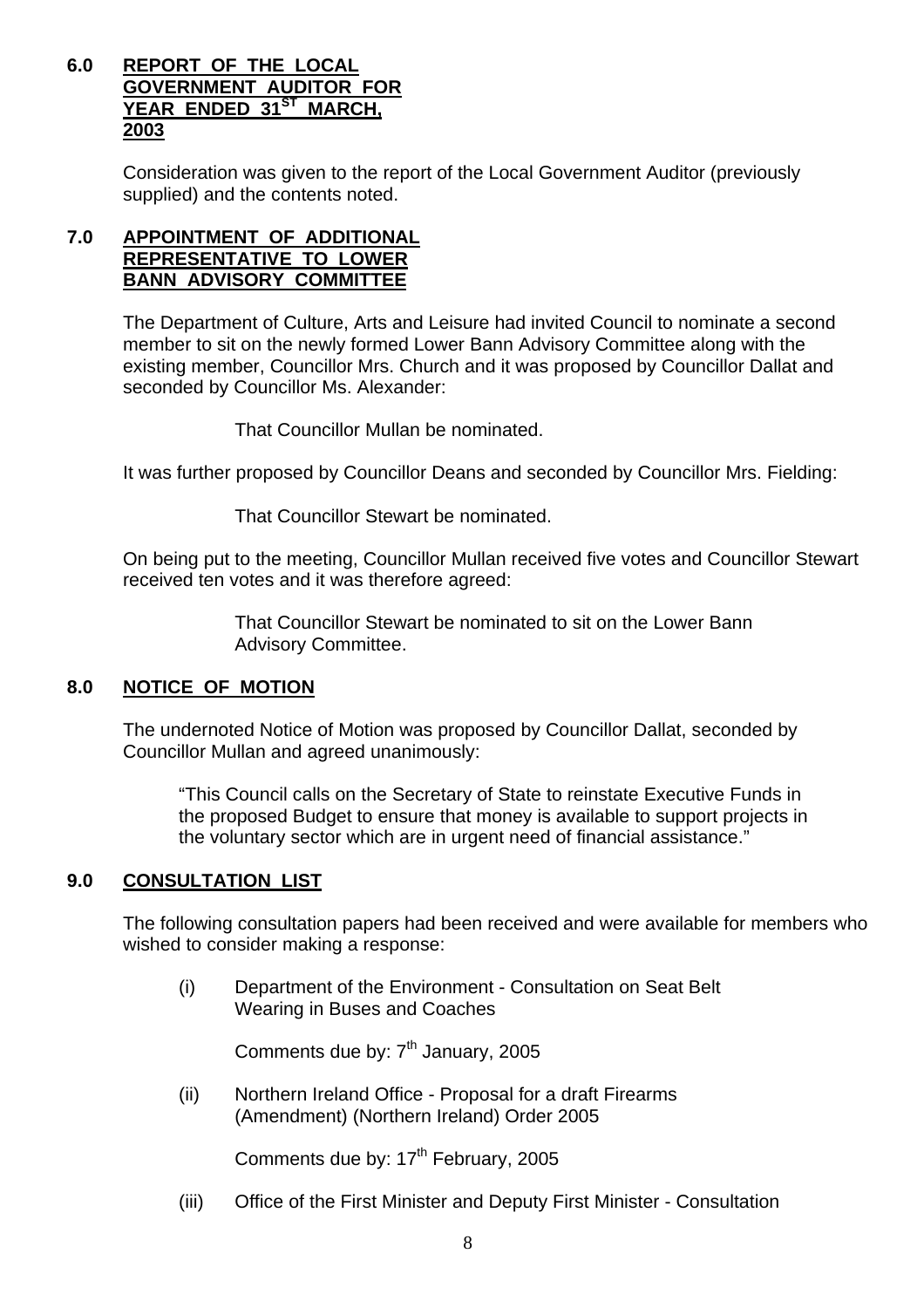on a Draft Strategy for Children and Young People in Northern Ireland

Comments due by: 28<sup>th</sup> February, 2005

- (iv) Department for Regional Development Reform of Water and Sewerage Services in Northern Ireland
	- (a) Integrated Impact Assessment : Policy Proposals Paper
	- (b) Part I : Integrated Impact Assessment Overview
	- (c) Part II : Equality Impact Assessment
	- (d) Part III : A Partial Regulatory Impact Assessment

Comments due by: 4<sup>th</sup> March, 2005

#### **10.0 NILGA ANNUAL CONFERENCE 2005 - "LOCAL GOVERNMENT: MAKING CHOICES" - RADISSON SAS, ROEPARK, LIMAVADY 16TH/17TH FEBRUARY, 2005**

It was proposed by Councillor Mullan, seconded by Councillor Watt and agreed:

That Council's representatives on NILGA attend this conference.

 Any member who was unable to attend was requested to advise the Town Clerk and Chief Executive.

#### **11.0 LETTER FROM MR. D. McCREEDY PRIVATE SECRETARY TO IAN PEARSON, M.P. REGARDING INDUSTRIAL DERATING**

Read letter from Mr. McCreedy in response to Council's request for a meeting with Barry Gardiner M.P.

Noted.

#### **12.0 FEDERATION OF SMALL BUSINESSES**

Agreed:

 That a delegation from the Federation of Small Businesses be invited to address a future meeting of Council on general issues facing small businesses.

#### **13.0 GOVERNMENT PROPOSALS FOR WATER AND SEWERAGE SERVICES**

Read letter from Mr. Peter Barbour, Water Services Unit in response to Council's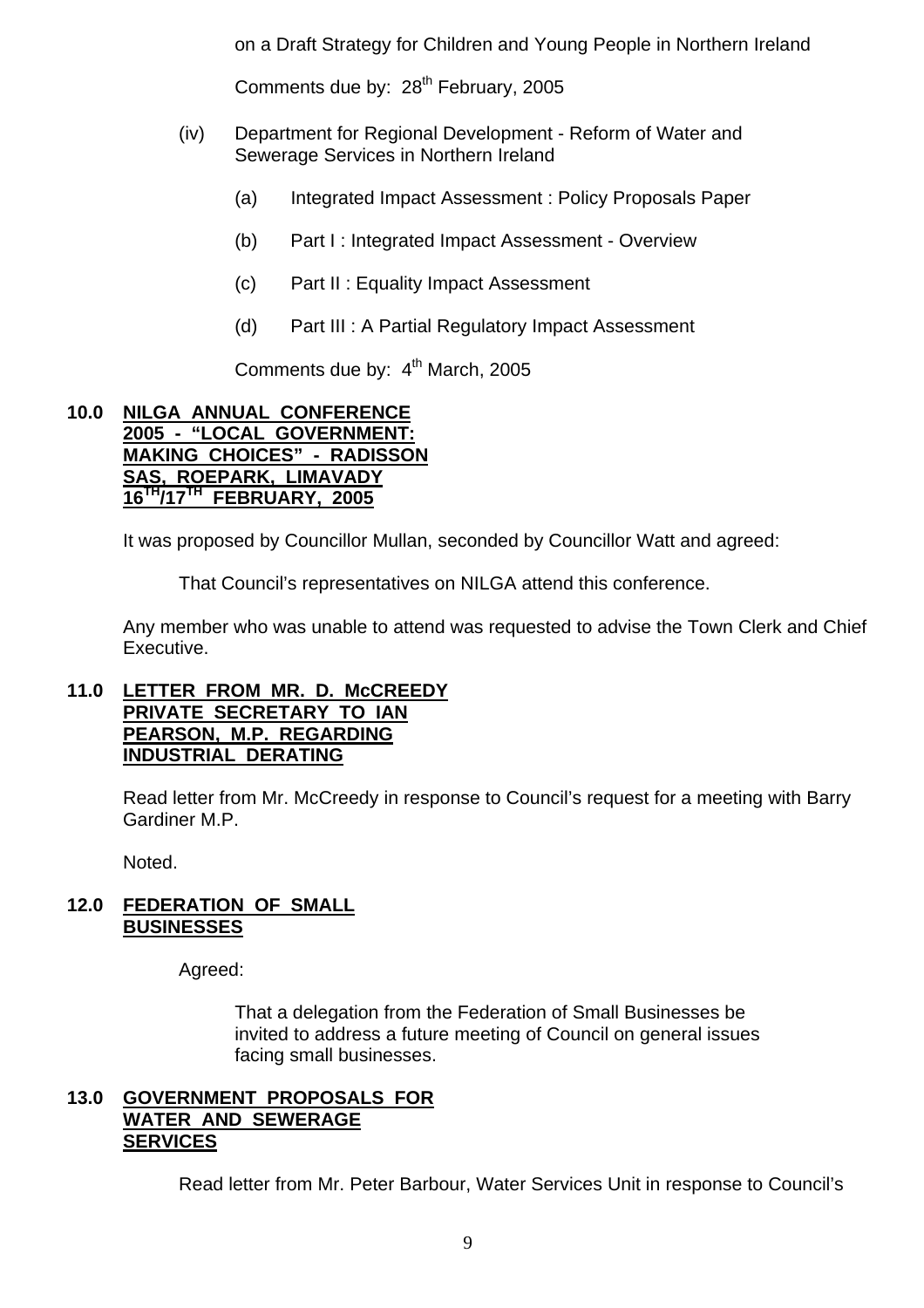letter to John Spellar, M.P. regarding Council's opposition to the Government's proposals for water and sewerage services.

Noted.

# **14.0 DOCUMENTS TABLED**

- (i) Department for Regional Development Annual Report on the Regional Development Strategy for Northern Ireland 2025.
- (ii) Community Relations Council Annual Report: 2003-2004.
- (iii) Coleraine District Policing Partnership Public Consultation Report on Policing in Coleraine for 2004.
- (iv) Coleraine District Policing Partnership Report on the Public Meeting of  $25<sup>th</sup>$ October, 2004.
- (v) Belfast City Council Belfast Healthy Cities Annual Report 2003-2004.
- (vi) Northern Ireland Housing Executive Home Energy Conservation Report 2004.
- (vii) EH&SSB Report on: Equity in Health Tackling Inequalities Tools for Action.

# **15.0 LETTER OF THANKS**

Read letter from the McIlrath family thanking Council for its expression of sympathy on the death of Mr. George McIlrath.

Noted.

# **16.0 DOCUMENTS FOR SEALING**

Resolved:

That the following documents be sealed:

- 1. Cemetery Titles Grant of Right of Burial Deeds Register Nos. 3064 – 3069 (inclusive):
- Agherton 1 Ballywillan 2 Coleraine 3 <u>Kilrea dhexe a shekara ta 1989 - Kilrea shekara ta 1989 - Ann an tsan ann an tsan ann an tsan ann an tsan ann a</u> Portstewart -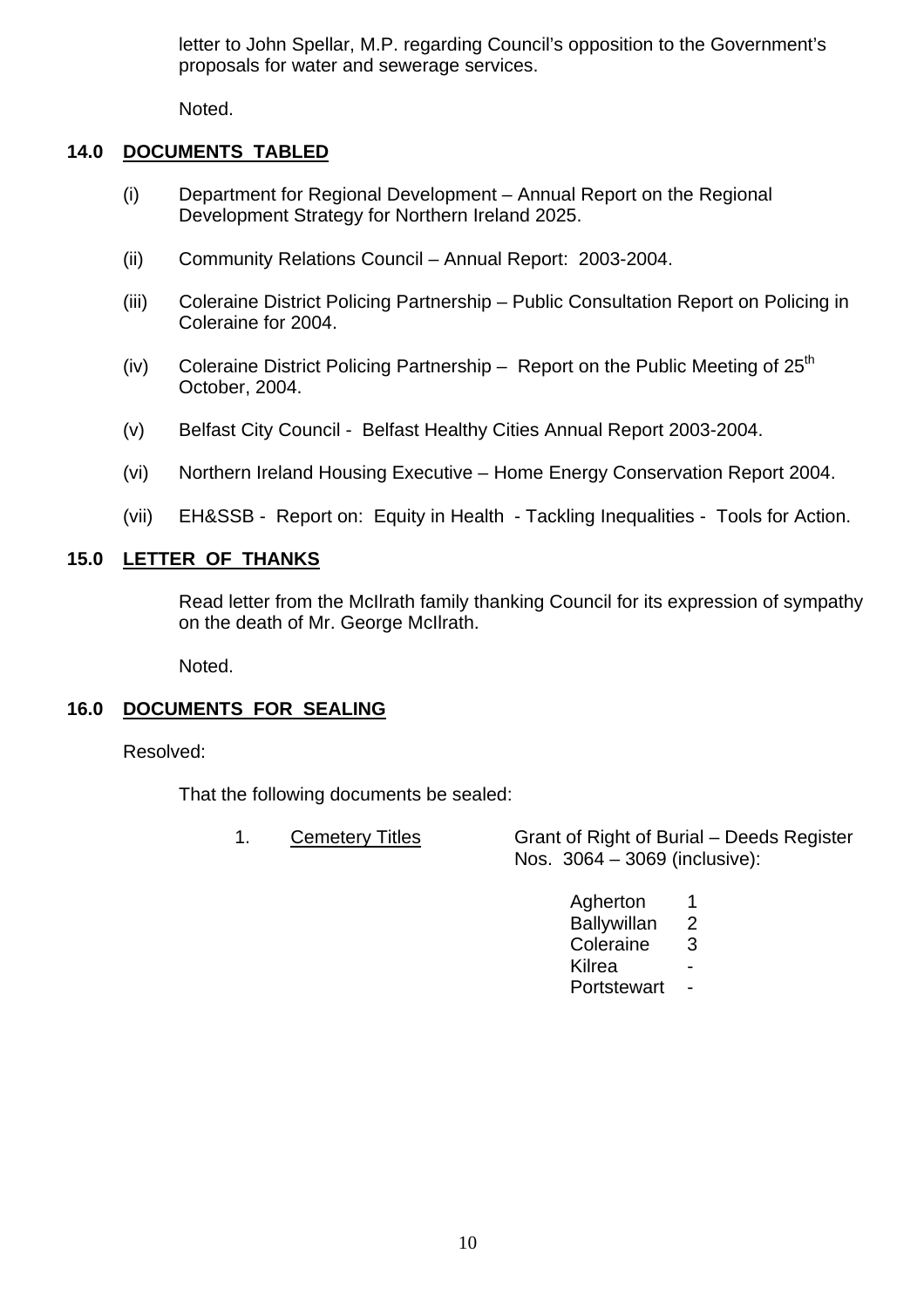## **LEISURE AND ENVIRONMENT COMMITTEE**

**4th January, 2005.** 

| <b>Present:</b>                          | Councillor A. McQuillan, in the Chair                                                                                                                                                                                                                                                                                                                                                                                                         |                                                                                                                                 |
|------------------------------------------|-----------------------------------------------------------------------------------------------------------------------------------------------------------------------------------------------------------------------------------------------------------------------------------------------------------------------------------------------------------------------------------------------------------------------------------------------|---------------------------------------------------------------------------------------------------------------------------------|
|                                          | The Mayor, Councillor R. A. McPherson                                                                                                                                                                                                                                                                                                                                                                                                         |                                                                                                                                 |
|                                          | The Deputy Mayor, Alderman W. J. McClure                                                                                                                                                                                                                                                                                                                                                                                                      |                                                                                                                                 |
|                                          | <b>Aldermen</b>                                                                                                                                                                                                                                                                                                                                                                                                                               |                                                                                                                                 |
|                                          | E. T. Black (Mrs.)<br>W. T. Creelman                                                                                                                                                                                                                                                                                                                                                                                                          | <b>B.</b> Leonard                                                                                                               |
|                                          | <b>Councillors</b>                                                                                                                                                                                                                                                                                                                                                                                                                            |                                                                                                                                 |
|                                          | C. S. Alexander (Ms.)<br>D. D. Barbour<br>J. M. Bradley<br>O. M. Church (Mrs.)<br>J. J. Dallat<br>T. J. Deans<br>E. P. Fielding (Mrs.)<br>N. F. Hillis<br>(Items $3.0 - 7.0$ )                                                                                                                                                                                                                                                                | E. A. Johnston (Mrs.)<br>D. McClarty<br>(Items $1.0 - 5.1$ )<br>G. L. McLaughlin<br>E. M. Mullan<br>R. D. Stewart<br>W. J. Watt |
| <b>Officers in</b><br><b>Attendance:</b> | Town Clerk and Chief Executive (Items 1.0 - 2.0), Director<br>of Corporate Services (Items 1.0 - 3.2), Director of Leisure<br>Services, Director of Technical Services, Director of<br><b>Environmental Health, Principal Building Control Officer</b><br>(Items 5.4 - 7.0), Leisure Services Officer (Facilities), Leisure<br>Services Officer (Services) (Items 1.0 - 5.1), Head of<br>Administrative Services and Administrative Assistant |                                                                                                                                 |
| <b>Apologies:</b>                        | Alderman Mrs. Armitage and Councillor King                                                                                                                                                                                                                                                                                                                                                                                                    |                                                                                                                                 |

#### **1.0 NEW YEAR**

The Chairman extended best wishes for the New Year.

#### **2.0 ASIAN TSUNAMI TRAGEDY**

The Chairman referred to the recent Asian Tsunami Tragedy. Members stood in silent tribute to the victims.

The Mayor then outlined Council's response to the Asian Tragedy. Following consultation with the Town Clerk and Chief Executive it had been decided to establish a local appeal fund to help the victims of the tsunami in the Indian Ocean. All donations to the fund would be channelled directly to international aid agencies.

The Mayor thanked Council staff for their assistance in establishing the appeal fund and further advised that a Civic Act of Remembrance had been arranged for Wednesday, 5<sup>th</sup>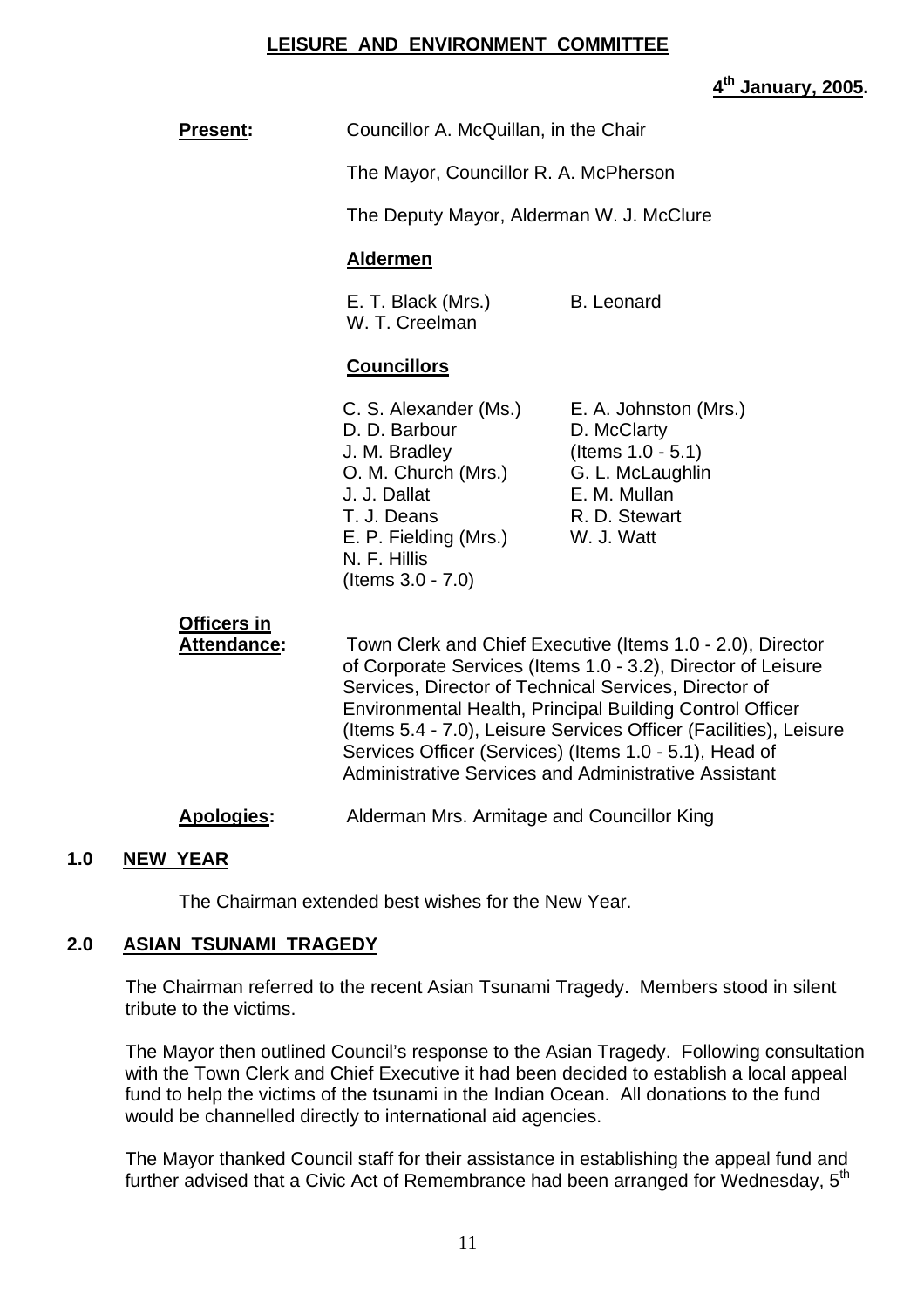January, 2005 at 11.45 a.m. in conjunction with the national three minute silence of remembrance.

The Town Clerk and Chief Executive advised that donations to the fund could be made at Council's Civic Headquarters at Cloonavin and other locations.

The Chairman thanked the Mayor and Town Clerk and Chief Executive for their civic leadership. Members asked to be associated with the Mayor's remarks.

# **3.0 REVISION OF WASTE DISPOSAL CHARGES**

The report of the Director of Corporate Services was considered (previously supplied).

Matters arising:

| 3.1 | <b>Waste Disposal Charges</b> | Following discussion it was recommended<br>that Council accept the following revised<br>waste disposal charges:                                                                                                                                                       |
|-----|-------------------------------|-----------------------------------------------------------------------------------------------------------------------------------------------------------------------------------------------------------------------------------------------------------------------|
|     |                               | Basic Charge - An increase from the current<br>£32.00 to £36.00 per tonne (plus landfill tax) for<br>the year commencing 1 <sup>st</sup> April, 2005.                                                                                                                 |
|     |                               | Landfill tax would rise from £15.00 to £18.00 per<br>tonne from 1 <sup>st</sup> April, 2005.                                                                                                                                                                          |
|     |                               | Council is also recommended to agree to an<br>increase in the charge for commercial waste<br>companies depositing waste from outside the<br>Borough at Craigahulliar and also for handling<br>difficult waste from £44.00 to £50.00 per tonne<br>(plus landfill tax). |
| 3.2 | <b>Trade Waste Charges</b>    | Council is also recommended to accept the<br>following revised trade waste charges for<br>2005/06 (commencing $1st$ April, 2005) which<br>reflects the increased cost of the service:                                                                                 |
|     |                               | <u>Proposed</u><br>£                                                                                                                                                                                                                                                  |

|                  | £     |
|------------------|-------|
| <b>120L Bin</b>  | 1.10  |
| 240L Bin         | 1.70  |
| <b>360L Bin</b>  | 2.40  |
| 660L Bin         | 4.50  |
| <b>1100L Bin</b> | 8.00  |
| Bags (each)      | 0.79  |
| Tape (30m)       | 40.00 |

# **4.0 LEISURE SERVICES REPORT**

The report of the Director of Leisure Services was considered (previously supplied).

#### Matters arising:

 4.1 Tenders - Roundabout Sponsorship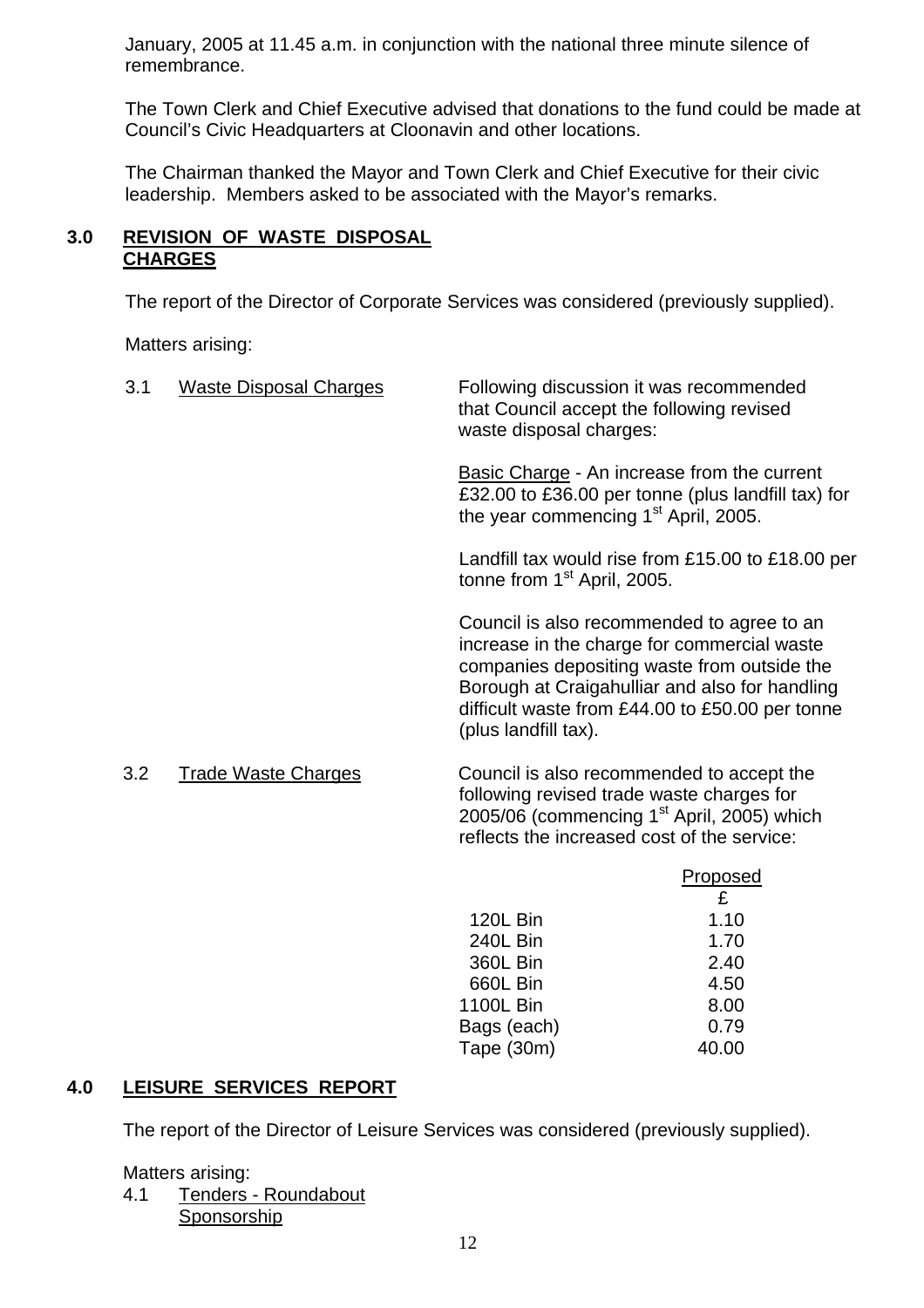|     | 4.1.1 | Coleraine                                  | Lodge Road Roundabout, Tenders had been received, as listed, for the<br>sponsorship of the roundabout at Lodge Road,<br>Coleraine:                                                                                                                                                                                                                                                                                                                                                     |              |
|-----|-------|--------------------------------------------|----------------------------------------------------------------------------------------------------------------------------------------------------------------------------------------------------------------------------------------------------------------------------------------------------------------------------------------------------------------------------------------------------------------------------------------------------------------------------------------|--------------|
|     |       |                                            | Company                                                                                                                                                                                                                                                                                                                                                                                                                                                                                | £            |
|     |       |                                            | McAfee Properties and<br>Mortgages                                                                                                                                                                                                                                                                                                                                                                                                                                                     | 3,621.00 pa  |
|     |       |                                            | Daniel Henry Ltd.                                                                                                                                                                                                                                                                                                                                                                                                                                                                      | 3,120.00 pa  |
|     |       |                                            | A. Hutchinson Ltd.                                                                                                                                                                                                                                                                                                                                                                                                                                                                     | 3,000.00 pa  |
|     |       |                                            | <b>Bishops Footwear</b>                                                                                                                                                                                                                                                                                                                                                                                                                                                                | 2,550.00 pa  |
|     |       |                                            | Council is recommended to accept the highest<br>bid received for sponsorship of the Lodge Road<br>roundabout of £3,621.00 per annum from McAfee<br>Properties and Mortgages.                                                                                                                                                                                                                                                                                                           |              |
|     |       | 4.1.2 Strand Road<br>Roundabout, Coleraine | Tenders had been received, as listed, for the<br>sponsorship of the roundabout at Strand Road,<br>Coleraine:                                                                                                                                                                                                                                                                                                                                                                           |              |
|     |       |                                            | <b>Company</b>                                                                                                                                                                                                                                                                                                                                                                                                                                                                         | £            |
|     |       |                                            | Daniel Henry Ltd.                                                                                                                                                                                                                                                                                                                                                                                                                                                                      | 2,550.00 pa  |
|     |       |                                            | McAfee Properties and<br>Mortgages                                                                                                                                                                                                                                                                                                                                                                                                                                                     | 2,521.00 pa  |
|     |       |                                            | Nirvana Beauty and Day<br>Spa ("In Kind")                                                                                                                                                                                                                                                                                                                                                                                                                                              | 26,000.00 pa |
|     |       |                                            | The Director of Leisure Services advised<br>members that the tender from Nirvana Beauty<br>and Day Spa ("In Kind") had been withdrawn<br>today.                                                                                                                                                                                                                                                                                                                                        |              |
|     |       |                                            | Council is, therefore, recommended to accept the<br>highest remaining bid received for sponsorship of<br>the Strand Road roundabout of £2,550.00 per<br>annum from Daniel Henry Ltd.                                                                                                                                                                                                                                                                                                   |              |
| 4.2 |       | <b>The Art of Regeneration</b>             | Committee welcomed the news that Council's<br>Arts Officer, Mr. M. Murchison in association with<br>his counterpart in Ballymoney, had been<br>successful in drawing down £168,450.00 from the<br>Arts Council for Northern Ireland. These monies<br>would be used to develop a project entitled "The<br>Art of Regeneration". The four year project would<br>involve six local community and voluntary<br>organisations working alongside local artists as<br>detailed in the report. |              |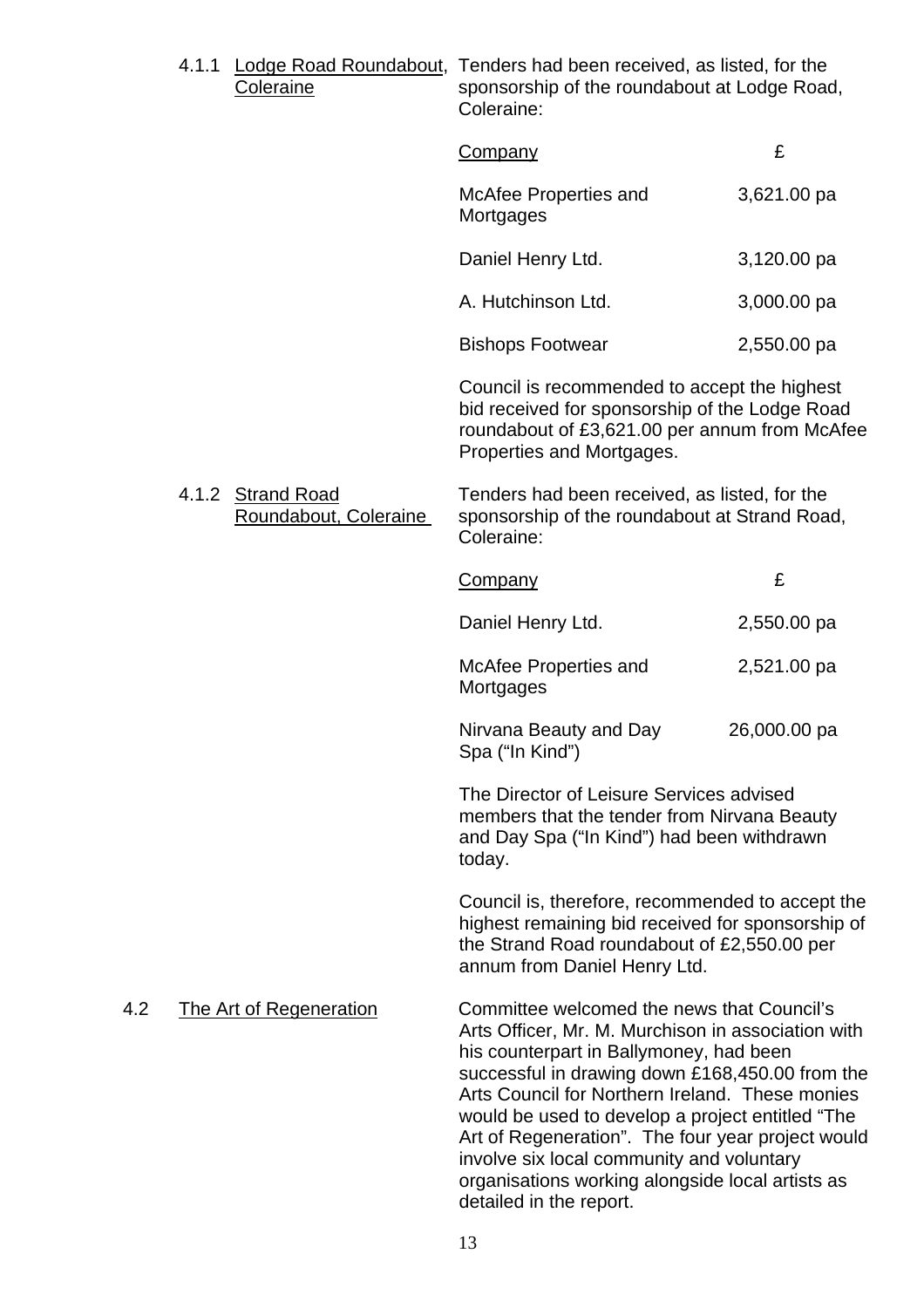The Director of Leisure Services noted members' comments regarding the need for a proactive approach to ensure that access to such opportunities is taken up across the Borough.

 4.3 Causeway Museum Service Committee noted that the Causeway Museum Service had received an award of £150,500.00 from the Heritage Lottery Fund to employ a Community Outreach Officer for a period of three years. The funding represented a grant of 90% with the remaining costs being met by the four Councils which comprised the service.

> The Director of Leisure Services noted members' comments regarding involving rural schools and community groups, with an even spread across the Borough.

- 4.4 The Northern Ireland Visual Council is recommended to contribute £200.00 Arts Forum partnership funding to the Northern Ireland Visual Arts Forum.
- 

 4.5 For Information The Director of Leisure Services provided information in his report on the following:

- (a) Portrush Town Hall Restoration **Contract**
- (b) Ulster Orchestra Viennese Concert University of Ulster (Diamond) Saturday,  $22<sup>nd</sup>$  January, 2005 at 7.30 p.m.

# **5.0 ENVIRONMENTAL HEALTH REPORT**

The report of the Director of Environmental Health was considered (previously supplied)

Matters arising:

| 5.1 | <b>Environment and Heritage</b><br>Service - Noise Complaint<br><b>Statistics for Northern Ireland -</b><br>2003/04 | Consideration was given to the Environment<br>and Heritage Service's Noise Complaint<br>Statistics for Northern Ireland 2003/04 as<br>detailed in the report.                                                        |
|-----|---------------------------------------------------------------------------------------------------------------------|----------------------------------------------------------------------------------------------------------------------------------------------------------------------------------------------------------------------|
|     |                                                                                                                     | The Director of Environmental Health answered<br>various members' questions during the ensuing<br>discussion on this topic.                                                                                          |
| 5.2 | Department of Agriculture<br>and Rural Development                                                                  | Consideration was given to information, as<br>detailed in the report, regarding the Department<br>of Agriculture and Rural Development's<br>consultation on Farm Waste Management<br>Scheme (Northern Ireland) 2004. |
|     |                                                                                                                     | Members noted that farmers wishing to apply                                                                                                                                                                          |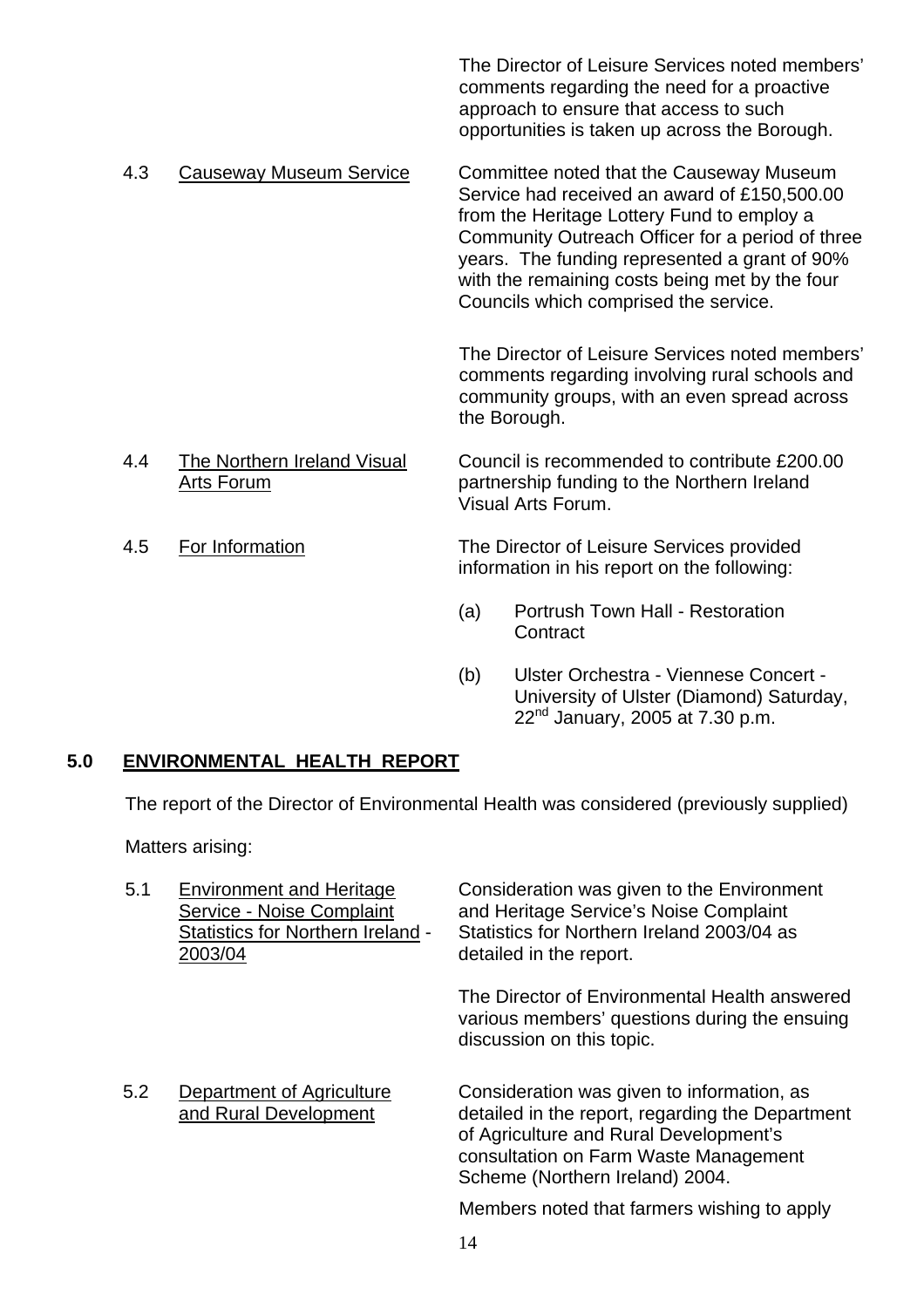for grant-aid under this scheme must notify the Department by 1<sup>st</sup> March, 2005 of their intention to carry out works.

During the ensuing period of discussion members suggested that the proposed cut-off date of 1<sup>st</sup> March, 2005 should be more flexible. It was also suggested that Council, through its COLLAGE and LEADER contacts, should explore how the potential shortfall in grant-aid should be bridged.

5.3 Coleraine Home Accident The Environmental Health Department in<br>Prevention (HAP) Committee conjunction with Coleraine Home Acciden conjunction with Coleraine Home Accident 'Spot The Dangers' Poster (HAP) Committee were sponsoring a 'Spot the Dangers' competition.

**Noted.** The contract of the contract of the Noted.

- 5.4 Bonfire Safety Consideration was given to information, as detailed in the report, regarding Bonfire Safety. Committee noted that the local working group on bonfire safety in 2004 had developed a two-fold programme:
	- (a) offering practical advice on the do's and don'ts of bonfires;
	- (b) prizes funded by Coleraine Community Safety Partnership to those groups who adhered to the guidelines.

Council's continuing approach in encouraging safety and environmental care, with an emphasis on neighbourliness, was endorsed.

another officer, attend a follow-up event

# **6.0 TECHNICAL SERVICES REPORT**

The report of the Director of Technical Services was considered (previously supplied).

Matters arising:

- 6.1 Northern Ireland Borough Council is recommended to participate in a Cleanliness Survey pilot project during February/March 2005 to assist in the establishment of the format for a new Northern Ireland survey scheme. Council is also recommended to contribute £1,000.00 towards the costs of the project. 6.2 Northern Ireland Waste Recommended: Management Strategy - Event Event That Councillors Bradley, Mrs. Church, McLaughlin and McQuillan, together with the Director of Technical Services and
	- 15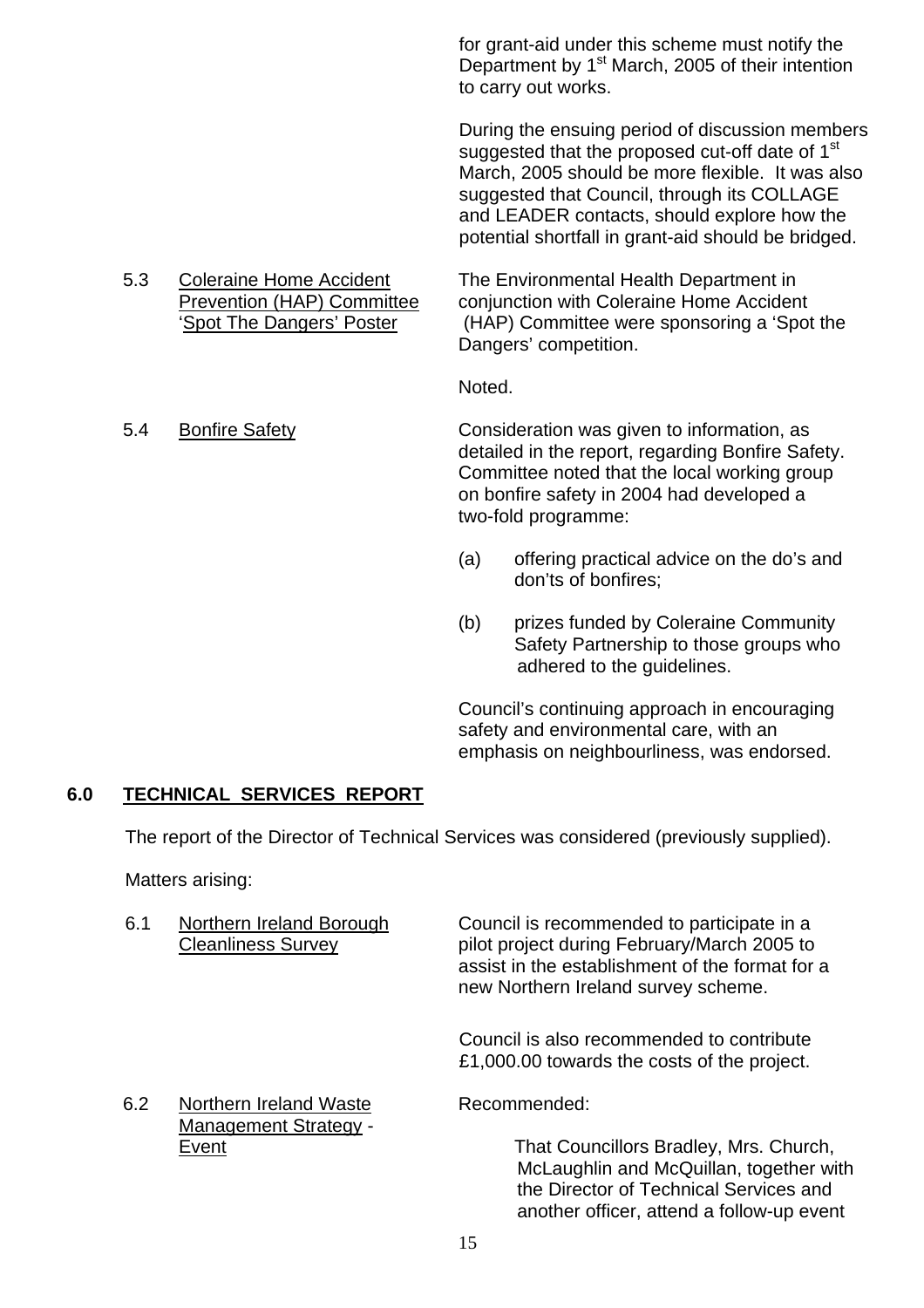entitled "Shaping The Strategy" at Ballymena on 21<sup>st</sup> January, 2005.

(NWRWMG) - Staff Resources

6.3 North West Region Waste It was proposed by the Mayor, seconded by Management Group Councillor Watt and recommended:

> That Council contribute £15,715.00 per annum to the North West Region Waste Management Group towards the cost of financing additional staff resources, namely a Waste Management Officer and Co-Ordinator.

6.4 Entertainments Licences - Applications for the grant of Entertainments Grant Licences had been received in respect of the following premises:

- (a) The Canning Arms, 95 Main Street, **Garvagh**
- (b) Exodus Nightbase, 36 Long Commons, Coleraine

Recommended:

 That an Entertainments Licence be granted in each case.

- 6.5 Building Control
	-
	-

 6.5.1 Approvals Approval had been given for thirty-five applications.

 6.5.2 Plans for Rejection Consideration was given to thirteen Under Building applications, as detailed in the report, Regulations recommended for rejection under Building Regulations due to insufficient information having been submitted.

> Following discussion it was agreed that this matter be deferred until the February meeting of Committee.

 6.6 Blue/Brown Bins The Director of Technical Services answered various members' queries regarding blue/brown bins. The contract of the contract of the bins.

## **7.0 CONSULTATION LIST**

The following consultation paper had been received and was available for members who wished to consider making a response:

 Northern Ireland Office - Criminal Justice Policy Division - "A Public Consultation on Road Traffic Provisions"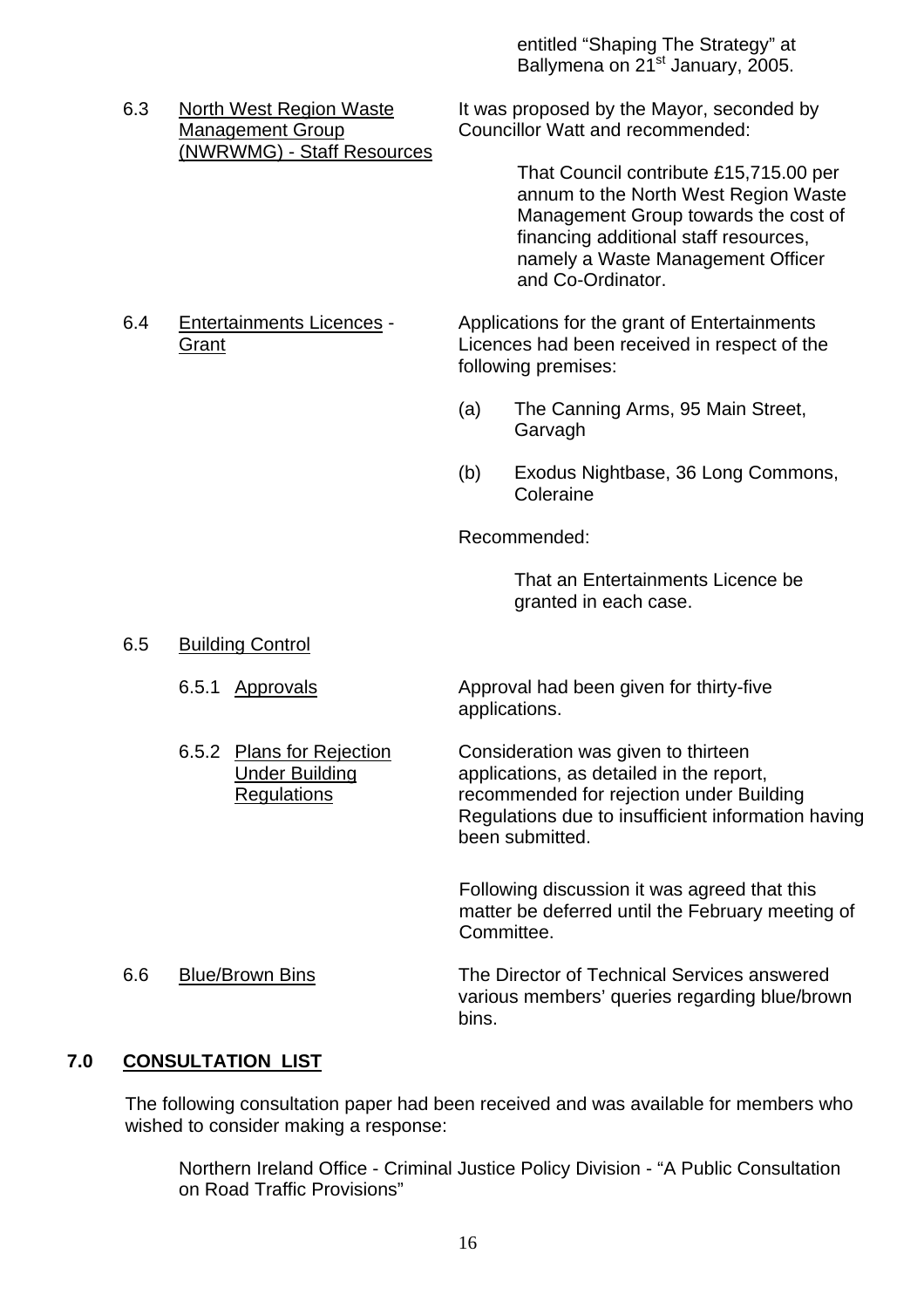# **PLANNING COMMITTEE**

# **11th January, 2005.**

**Present:** Councillor W. A. King in the Chair

The Mayor, Councillor R. A. McPherson

The Deputy Mayor, Alderman W. J. McClure

#### **Aldermen**

P. E. A. Armitage (Mrs.) W. T. Creelman E. T. Black (Mrs.) (Items  $1.0 - 5.5$ )  $($ ltems  $1.0 - 5.5)$  B. Leonard

#### **Councillors**

C. S. Alexander (Ms.) N. F. Hillis  $($ ltems  $1.0 - 3.6)$  D. McClarty D. D. Barbour (Items  $1.0 - 3.6$ )  $($ ltems  $1.0 - 3.22)$  G. L. McLaughlin J. M. Bradley E. M. Mullan J. J. Dallat R. D. Stewart T. J. Deans W. J. Watt  $($ ltems 1.0 – 5.6) (Items 1.0 – 5.6)

| Representatives from the Planning Service -<br>Ms. J. McMath and Mr. G. McGuinness |
|------------------------------------------------------------------------------------|
| Administrative Officer and Administrative Assistant                                |
| Councillors Mrs. Church, Mrs. Fielding, Mrs. Johnston<br>and McQuillan             |
|                                                                                    |

#### **1.0 SEWERAGE SYSTEMS**

 Reference was made to pressures on Government to halt new housing developments across Northern Ireland following the European Commission branding inadequate sewerage systems as unlawful.

 Following discussion it was proposed by Alderman Leonard, seconded by Councillor Ms. Alexander and unanimously agreed:

 That Council write to Ms. Angela Smith, Parliamentary Under Secretary of State, seeking clarification regarding the consequences of the current situation and what action the Department proposed to take to address the issue.

 A copy of this letter would be forwarded to the Chief Executive of the Planning Service.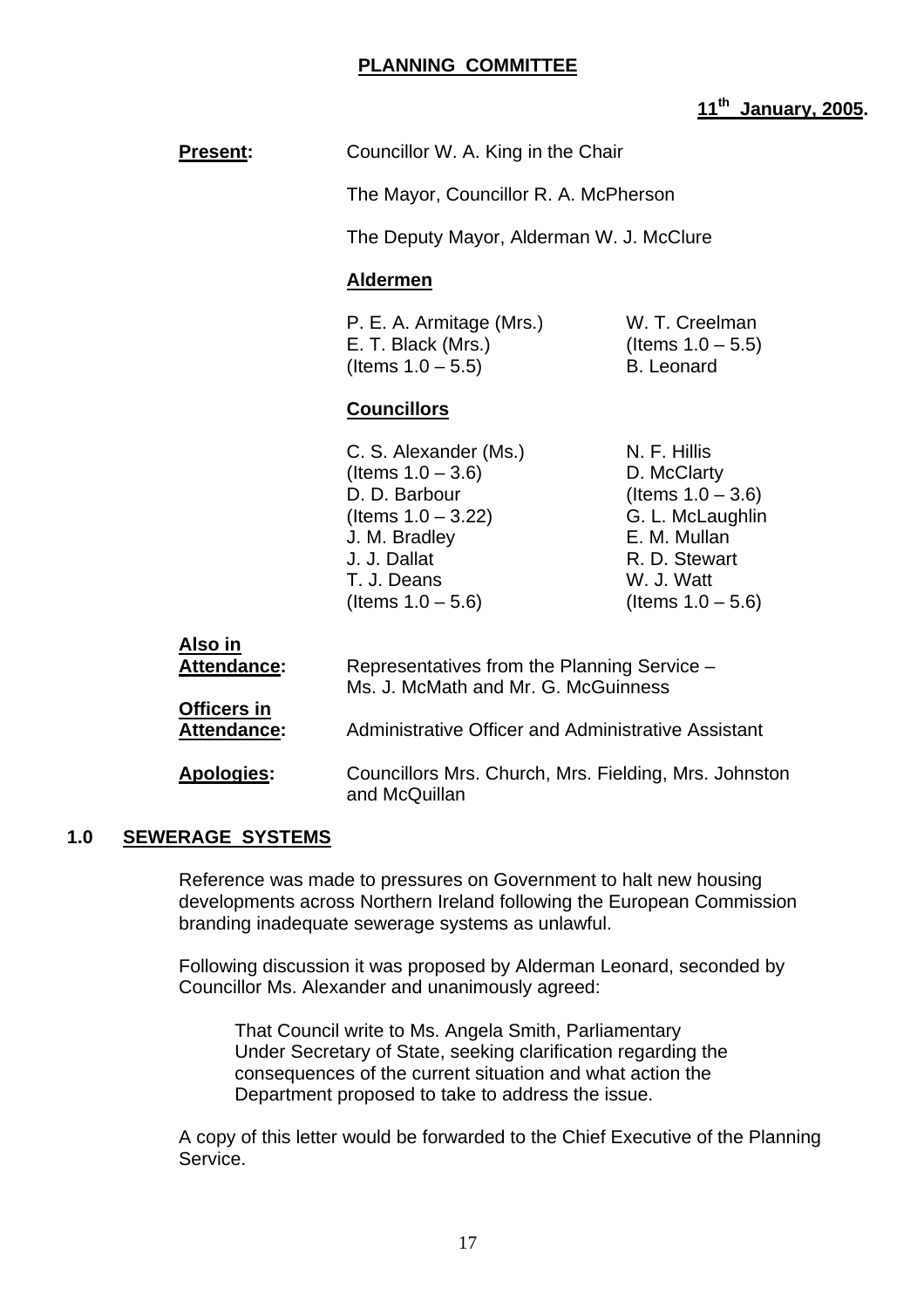#### **2.0 UKRANIAN WOMAN - SYMPATHY**

 Members expressed deepest sympathy to the Ukranian woman who had suffered hypothermia and frostbite over the new year period.

 They expressed concern at the circumstances leading to her condition and agreed that appropriate support network systems be investigated for migrant workers in the Borough.

# **3.0 PLANNING APPLICATIONS**

A list of fifty-one applications was considered (previously supplied).

#### **Applications Deferred from Previous Meeting**

3.1 Application No. D1 C/2003/1079/F Proposed 6 no. apartments at 87/89 Strand Road, Portstewart for Mr. S. Forde

The opinion of the Planning Service was to approve.

It was proposed by Councillor Bradley, seconded by the Mayor and agreed:

> That the application be deferred for one month to facilitate clarification from the Planning Service regarding the sewerage issue.

3.2 Application No. D2 C/2003/1365/F Proposed dwelling at 130 Carhill Road, Swatragh for Mr. K. Neely

3.3 Application No. D3 C/2004/0251/A Hoarding/Directional Signage on rear wall of 12 Waterside, Coleraine (facing Strand Road, occupied by Porterhouse) for Mr. W. Wallace

3.4 Application No. D4 C/2004/0453/O Dwelling house on lands west of 101 Grove Road (Chapel Lane), Garvagh for Mr. P. Bradley

The opinion of the Planning Service was to approve.

It was agreed that the application be approved subject to the retention of all vegetation.

The opinion of the Planning Service was to approve.

It was agreed that the application be approved.

Councillor Deans asked to be recorded as dissenting with the decision.

The opinion of the Planning Service was to refuse.

It was agreed that the application be deferred for one month to facilitate completion of the speed survey being carried out by Roads Service.

# **NEW APPLICATIONS**

3.5 Application No. 1 The opinion of the Planning Service was to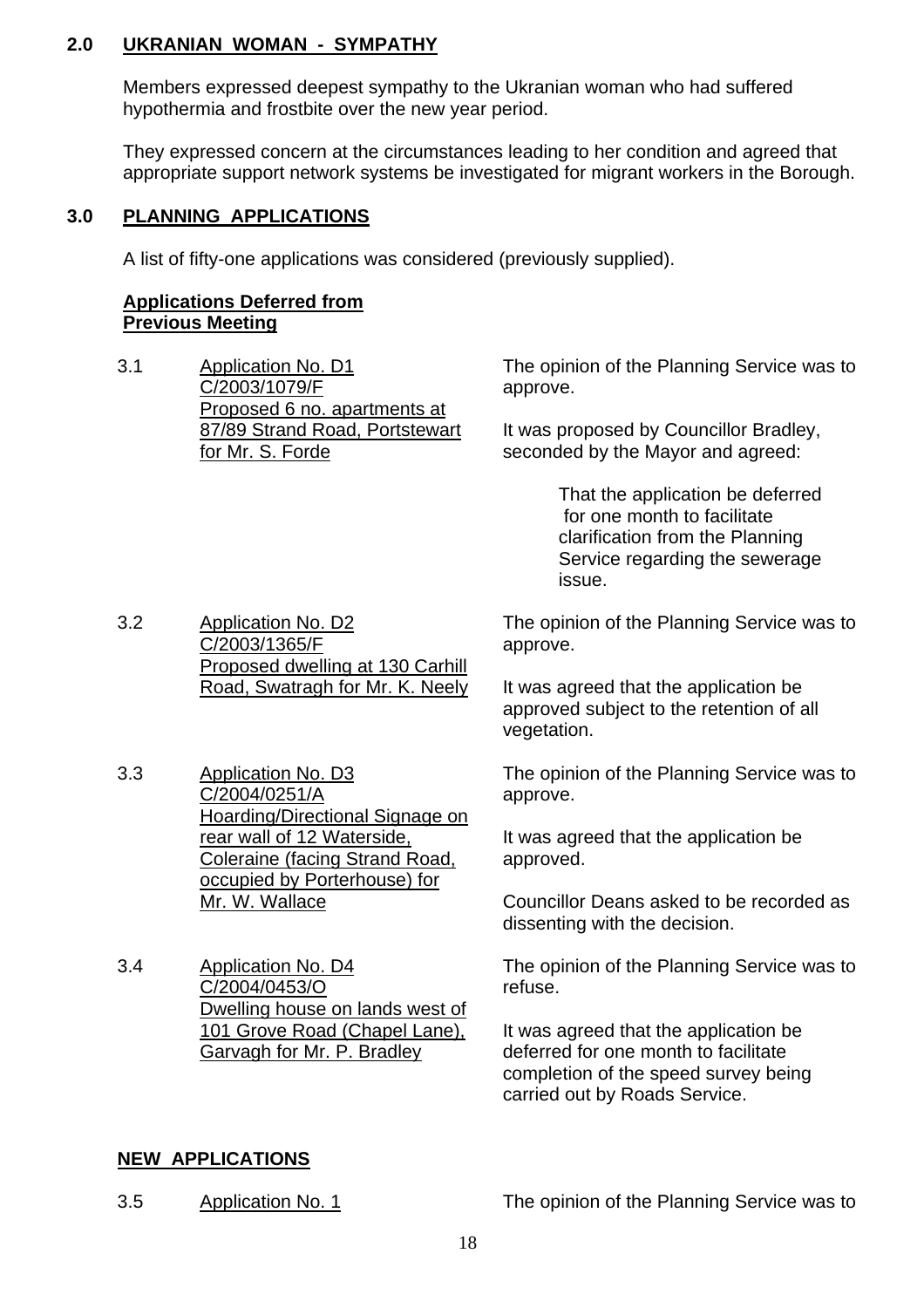C/2002/0013/F New garage (retrospective application) at 82 Mettican Road, Garvagh for Mr. W. Smyth

- 3.6 Application No. 3 C/2003/0835/F Amended design to previously approved apartments including a reduction from 32 to 30 units and amendments to site layout and elevations at former gas works, 115 Causeway Street, Portrush for Carn Properties
- 3.7 Application No. 6 C/2004/0154/O Site for dwelling 290m south of 221 Windyhill Road, Coleraine for Mr. W. Millen

 Application No. 7 C/2004/0155/O Site for dwelling 220m south of 221 Windyhill Road, Coleraine for Mr. W. Millen

- 3.8 Application No. 12 C/2004/0705/O 1 no. residential dwelling on lands adjoining 153 Cashel Road, Ringsend, Coleraine for Mrs. Healey
- 3.9 Application No. 14 C/2004/0721/O Proposed site for one and a half storey dwelling off Lisnamuck Road, Ballybritain Td (approx. 300m south-west of No. 23), Coleraine for Mr. S. McNeill
- 3.10 Application No. 17 C/2004/0732/O Site for dwelling incorporating renewable energy devices, installations, domestic double garage, waste water treatment, plant and reedbeds at Lisnagrot Road, Kilrea for Mr. J. Gillen
- 3.11 Application No. 18 C/2004/0734/O Site for single storey dwelling and

refuse.

It was agreed that the application be deferred for one month to facilitate the receipt of information from the applicant.

The opinion of the Planning Service was to approve.

It was agreed that the application be approved.

Alderman Leonard asked to be recorded as dissenting with the decision.

The opinion of the Planning Service was to refuse both applications.

It was agreed that the applications be deferred for one month to facilitate Council site visits.

The opinion of the Planning Service was to refuse.

It was agreed that the application be deferred for one month to facilitate a Council site visit.

The opinion of the Planning Service was to refuse.

It was agreed that the application be deferred for one month to facilitate a Council site visit.

The opinion of the Planning Service was to refuse.

It was agreed that the application be deferred for one month to facilitate a Council site visit.

The opinion of the Planning Service was to refuse.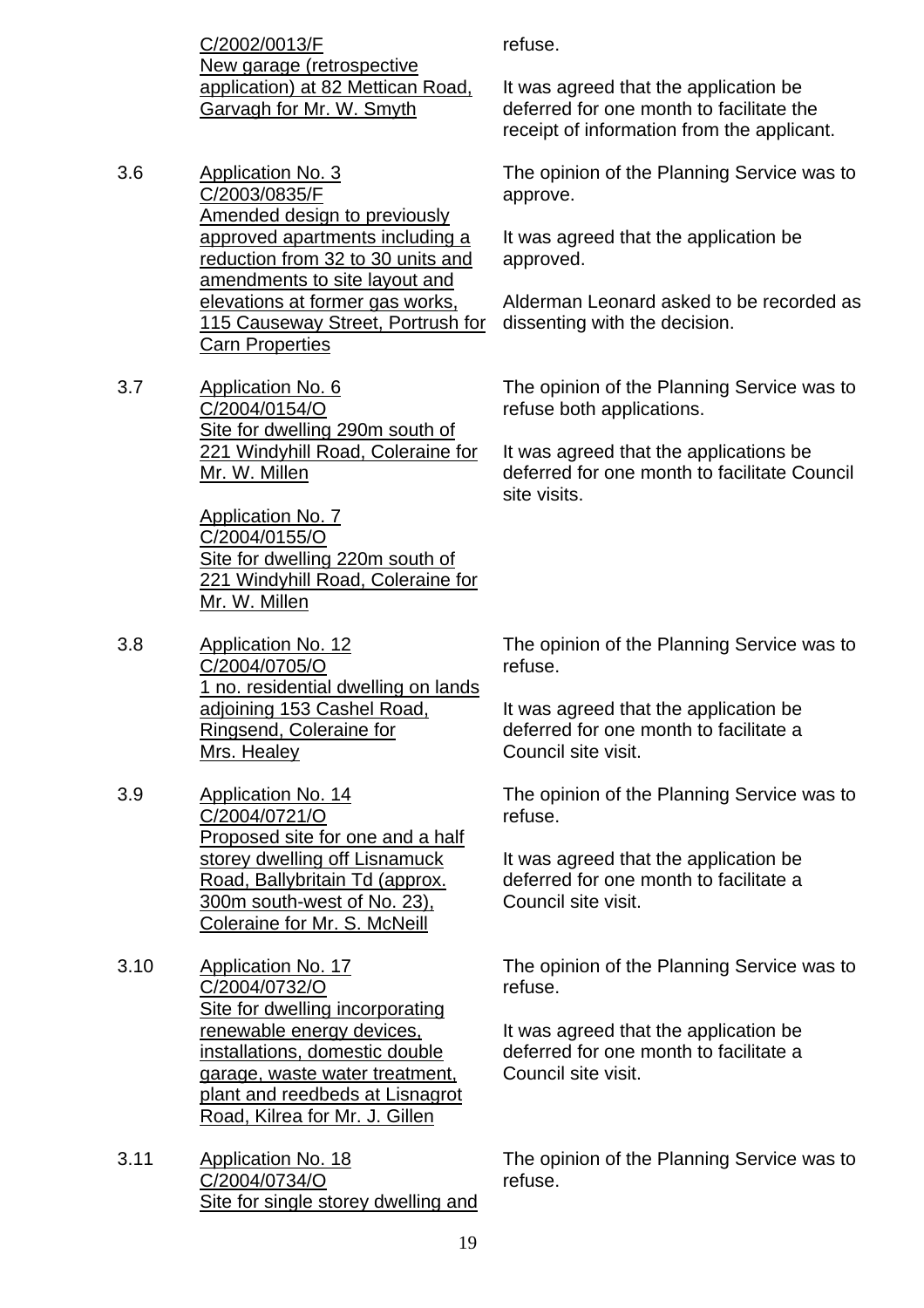detached garage to rear of 11 Greenhill Road, Aghadowey for Mr. H. Gilmore

- 3.12 Application No. 21 C/2004/0750/O Site for single storey dwelling and garage 100m south of 544 Glebe Road, Castlerock for Mr. T. McAleese
- 3.13 Application No. 24 C/2004/0757/O Site for traditional rural dwelling south-west of No. 19 Carhill Road, Garvagh for Mr. and Mrs. A. **McNeill**
- 3.14 Application No. 25 C/2004/0772/O Site for dwelling 30m south-east of Mullaghinch Road, Agivey Road junction, Coleraine for T. B. Nilson
- 3.15 Application No. 26 C/2004/0789/O Erection of 1 no. private dwelling to the nort-east of 23 Drumeil Road, Aghadowey for Mr. G. McAfee
- 3.16 Application No. 28 C/2004/0848/F 4 no. proposed semi-detached dwellings and detached garages and 1 no. detached dwelling and garage adjacent to Aghadowey Health Centre for Mr. D. McNeill
- 3.17 Application No. 30 C/2004/0870/O Dwelling at corner of Hillhead Road and Drumsaragh Road, Kilrea for Mrs. O'Neill
- 3.18 Application No. 32 C/2004/0875/O Demolish existing stores and construct new dwelling at rear of 56 Causeway Street, Portrush for Mr. and Mrs. B. Marshall

It was agreed that the application be deferred for one month to facilitate a Council site visit.

The opinion of the Planning Service was to refuse.

It was agreed that the application be deferred for one month to facilitate a Council site visit.

The opinion of the Planning Service was to refuse.

It was agreed that the application be deferred for one month to facilitate a Council site visit.

The opinion of the Planning Service was to refuse.

It was agreed that the application be deferred for one month to facilitate a Council site visit.

The opinion of the Planning Service was to refuse.

It was agreed that the application be deferred for one month to facilitate a Council site visit.

The opinion of the Planning Service was to refuse.

It was agreed that the application be deferred for one month to facilitate a Council site visit.

The opinion of the Planning Service was to refuse.

It was agreed that the application be deferred for one month to facilitate a Council site visit.

The opinion of the Planning Service was to refuse.

Mr. Marshall was not in attendance to address Committee.

It was agreed that the application be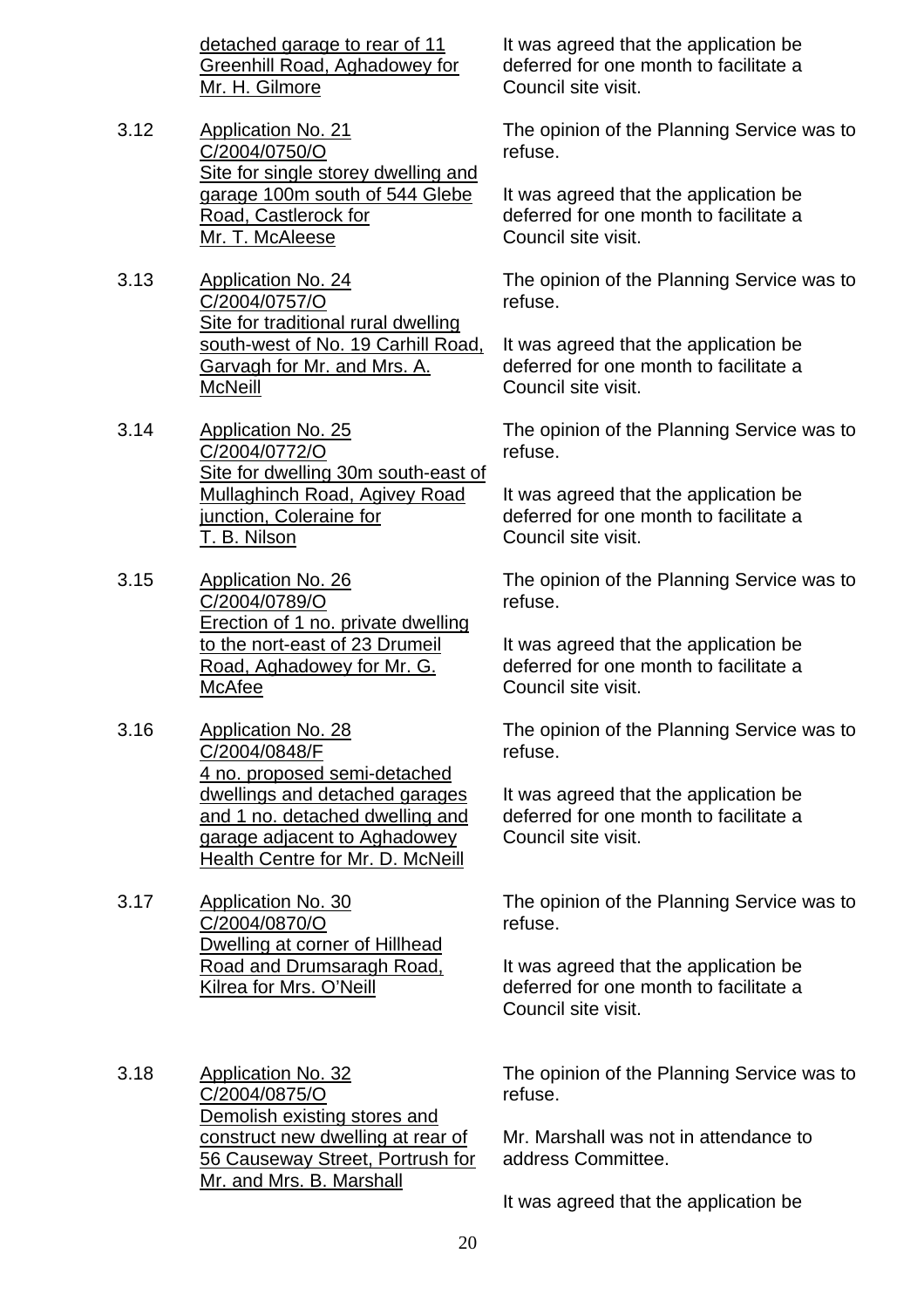3.19 Application No. 33 C/2004/0903/O Proposed site for dwelling approximately 40m north of 60 Temple Road, Garvagh for Ms. T. Smyth

3.20 Application No. 34 C/2004/0906/O Proposed site for retirement dwelling approximately 50m south-east of 58 Creamery Road, Ballyrashane, Coleraine for Mr. and Mrs. J. McCaughan

3.21 Application No. 38 C/2004/0928/O Site for dwelling at Brockagh Road, Garvagh for Mr. D. B. O'Kane

3.22 Application No. 46 C/2004/1125/F Store/garage at rear garden of 98 Ballyrashane Road, Coleraine for Mr. A. McCreadie

refused.

The opinion of the Planning Service was to refuse.

It was agreed that the application be deferred for one month to facilitate a Council site visit.

The opinion of the Planning Service was to refuse.

It was agreed that the application be deferred for one month to facilitate a Council site visit.

The opinion of the Planning Service was to refuse.

It was agreed that the application be deferred for one month to facilitate a Council site visit.

The opinion of the Planning Service was to refuse.

It was agreed that the application be deferred for one month to facilitate a Council site visit.

# **4.0 NON DETERMINATION APPEALS**

 Consideration was given to Non Determination Appeals in respect of the following planning applications. It was noted that the Planning Service opinion was to refuse each application.

| 4.1 | C/2004/0368/LB                     | Following discussion it was proposed by                                                 |
|-----|------------------------------------|-----------------------------------------------------------------------------------------|
|     | Demolition of existing building on | Councillor Mullan and seconded by                                                       |
|     | site adjacent to Comfort Hotel, 73 | Alderman Leonard:                                                                       |
|     | Main Street, Portrush              | That Council support a refusal.                                                         |
|     |                                    | On being put to the Meeting the proposal<br>was lost, five members voting in favour and |

4.2 C/2004/0370/F Extension to existing hotel to include conference rooms, kitchen with associated storage and 15 no. bedrooms adjacent to Comfort Hotel, Main Street, Portrush

It was proposed by the Mayor and seconded by Councillor Watt:

six members voting against.

 That Council support the application.

On being put to the Meeting the proposal was carried, eight members voting in favour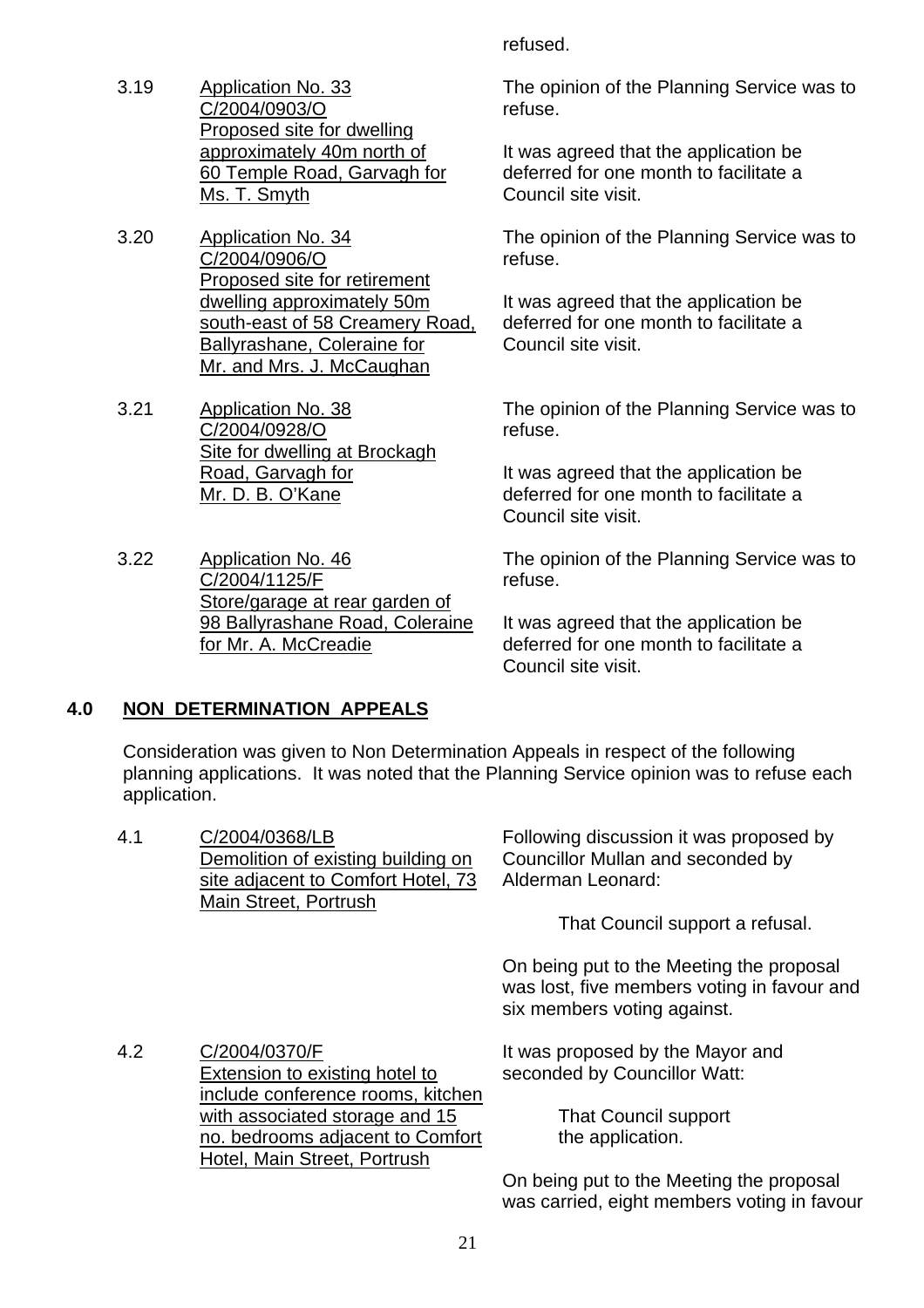and one member voting against.

4.3 C/2004/0378/LB Demolition and replacement of existing dwelling at 108 Strand Road, Portstewart

> C/2004/0379/F Erection of replacement dwelling at 108 Strand Road, Portstewart

C/2004/0473/F Erection of 20 no. apartments and associated car parking and garden at 49 - 53 Prospect Road. **Portstewart** 

C/2004/0857/O Site for dwelling on a farm (retirement) at Ballymagarry Farm, Portrush

# **5.0 PLANNING ISSUES RAISED BY MEMBERS**

5.1 Planning Applications Members requested that information be provided on lists of planning applications in relation to the name of applicant as opposed to the agent.

- 5.2 Agherton Road/Agherton Lane, **Portstewart**
- 5.3 Application No. C/1998/0409 11 Coolyvenny Road, Coleraine
- 5.4 Application No. C/2003/0374/F 11 St. Patrick's Avenue, Coleraine
- 5.5 Agherton Development, **Portstewart**
- 

Reported that the issue of enforcement was still being investigated.

An update was requested regarding this application.

An update on this application would be forwarded to Councillor McLaughlin.

An update on the enforcement issue was requested.

5.6 Site Notices **An update was requested on Department's** consultation on publicising planning applications.

# **6.0 BALANCED COMMUNITIES IN COASTAL SETTLEMENTS REVIEW GROUP - UPDATE**

 Consideration was given to the Administrative Officer's Report on Balanced Communities in Coastal Settlements Review Group (previously supplied).

 Following discussion it was agreed that the Report be deferred to the February Planning Committee meeting. It was further agreed that the meeting commence at 7.00 p.m. placing this Report first on the agenda.

It was agreed that Council support a refusal for each of the applications.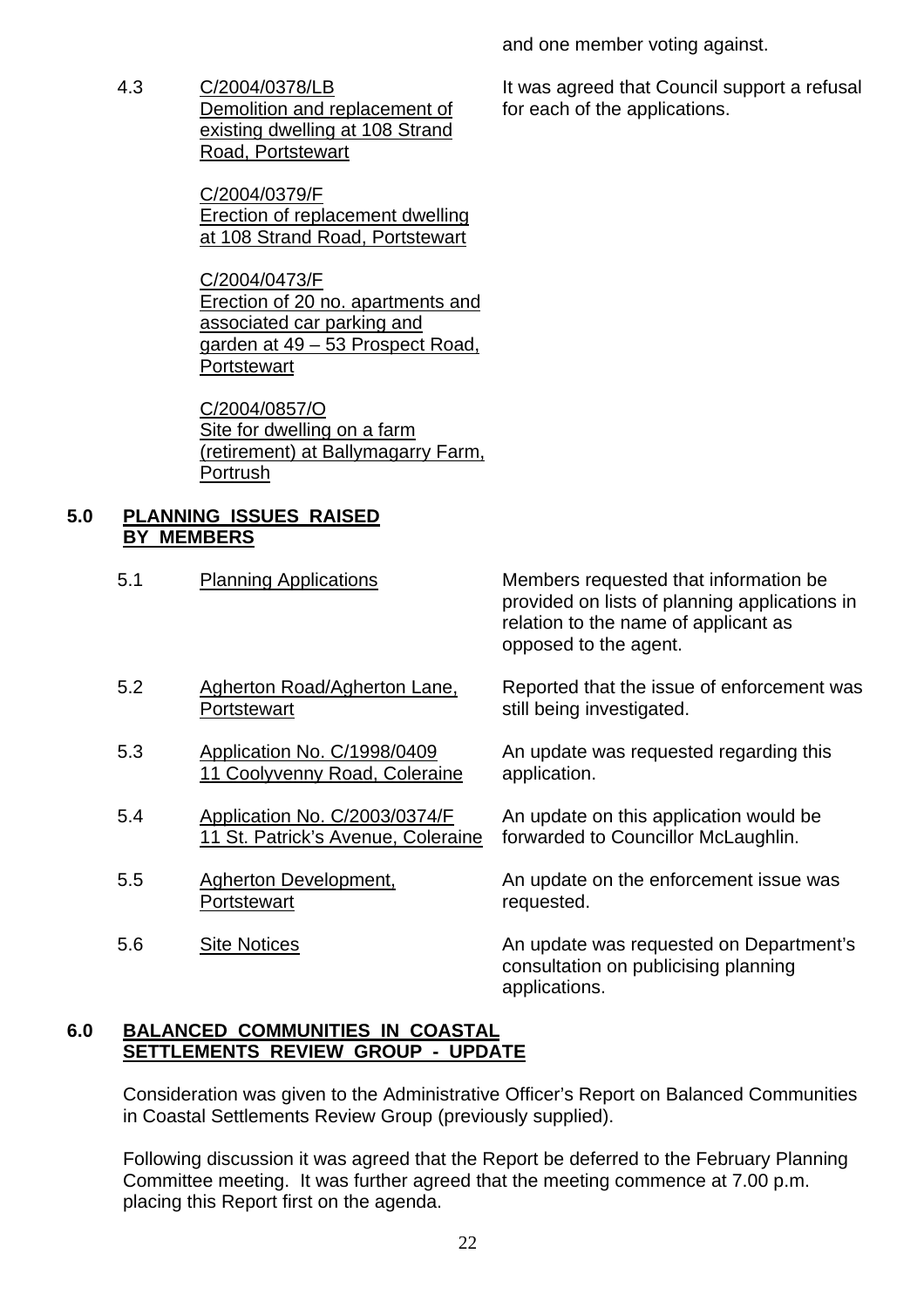#### **7.0 PLANNING APPEALS COMMISSION A RESIDENTIAL DEVELOPMENT TO INCLUDE A MIX OF DETACHED, SEMI-DETACHED AND TERRACED DWELLINGS AND ALSO TO INCLUDE ADDITIONAL AMENITY SPACE ADJACENT TO AND TO THE REAR OF 10 BANN ROAD, KILREA FOR O'KANE & DEVINE CONSTRUCTION**

 Read letter from the Planning Appeals Commission advising members that the Commission had considered the above appeal and had concluded that planning permission be granted.

Noted.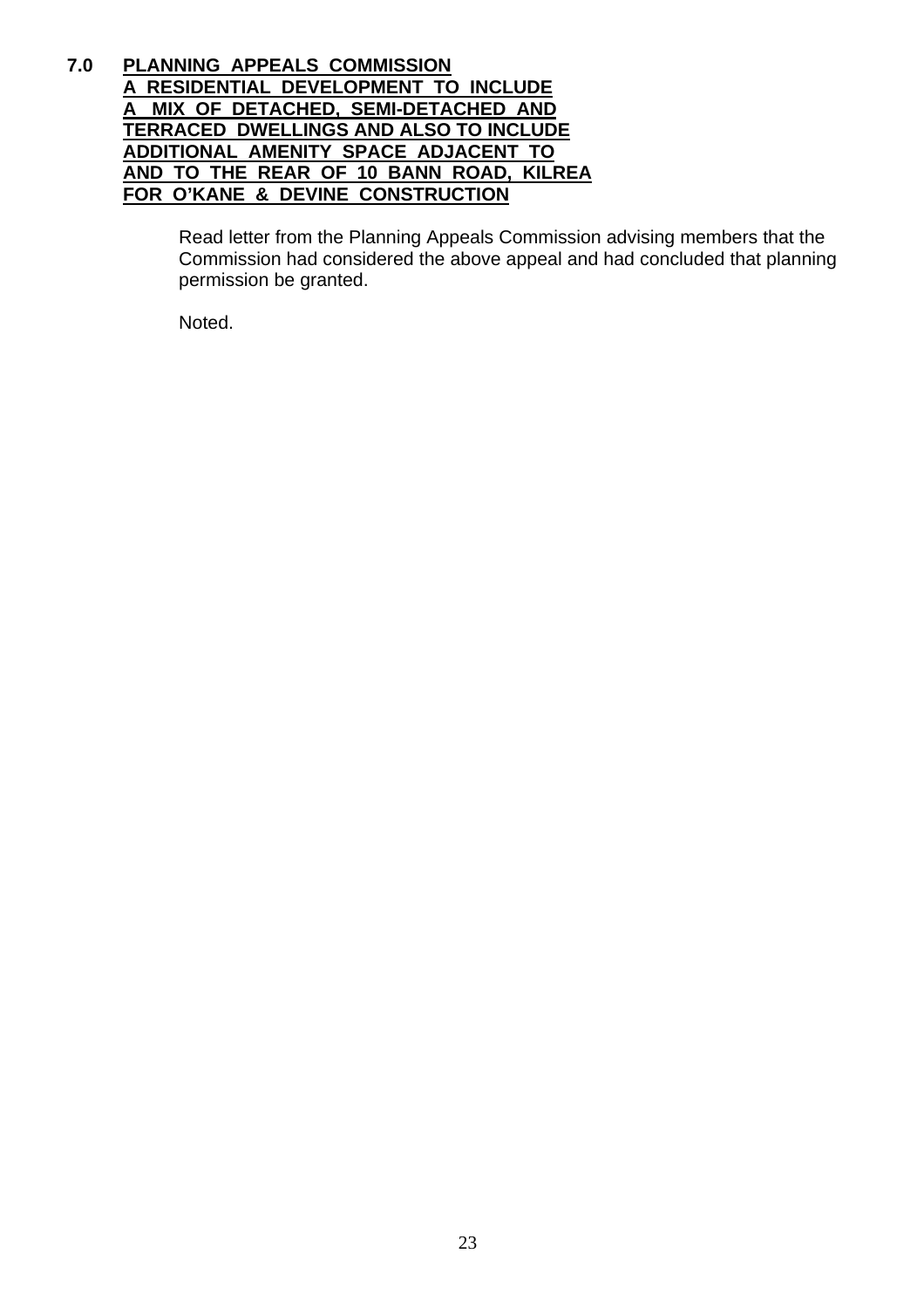# **NORTH WEST '200' SUB-COMMITTEE**

#### **18th January, 2005.**

| <b>Present:</b>                                                                | The Mayor, Councillor R. A. McPherson in the<br>Chair                           |               |
|--------------------------------------------------------------------------------|---------------------------------------------------------------------------------|---------------|
|                                                                                | <b>Alderman</b>                                                                 |               |
|                                                                                | P. E. A. Armitage (Mrs.)                                                        |               |
|                                                                                | <b>Councillors</b>                                                              |               |
|                                                                                | E. A. Johnston (Mrs.)<br>N. F. Hillis                                           | R. D. Stewart |
| <b>Representatives</b><br>from Coleraine<br>and District<br><b>Motor Club:</b> | Mr. J. Milligan, Race Secretary and Mr. M. Whyte,<br><b>Clerk of the Course</b> |               |
| <b>Representatives</b><br><u>from P.S.N.I.:</u>                                | Inspector A. Lemon and Constable A. Watson                                      |               |
| <b>Officers in</b><br><b>Attendance:</b>                                       | Director of Environmental Health, Enforcement Officer<br>and Services Manager   |               |
| Apology:                                                                       | <b>Head of Development Services</b>                                             |               |

#### **1.0 CONGRATULATIONS**

 The Mayor congratulated Mr. M. Whyte on the launch of the 2005 North West '200' at the Waterfront Hall, Belfast under very difficult weather conditions.

# **2.0 MEETING - 5TH OCTOBER, 2004**

 It was noted that all matters arising from the above meeting were included on the present agenda.

#### **3.0 ROAD CLOSURE ARRANGEMENTS**

 Mr. Whyte advised members that the road closing order had been applied for to facilitate practice nights and race day as follows:

Tuesday,  $17^{th}$  May, 2005 - 5.00 p.m. - 9.15 p.m Thursday,  $19^{th}$  May,  $2005 - 5.00$  p.m.  $- 9.15$  p.m. Saturday,  $21^{st}$  May,  $2005 - 10.00$  a.m.  $-6.00$  p.m.

It was noted that a third practice night would not be possible for the 2005 race.

Recommended that the following notification methods be used: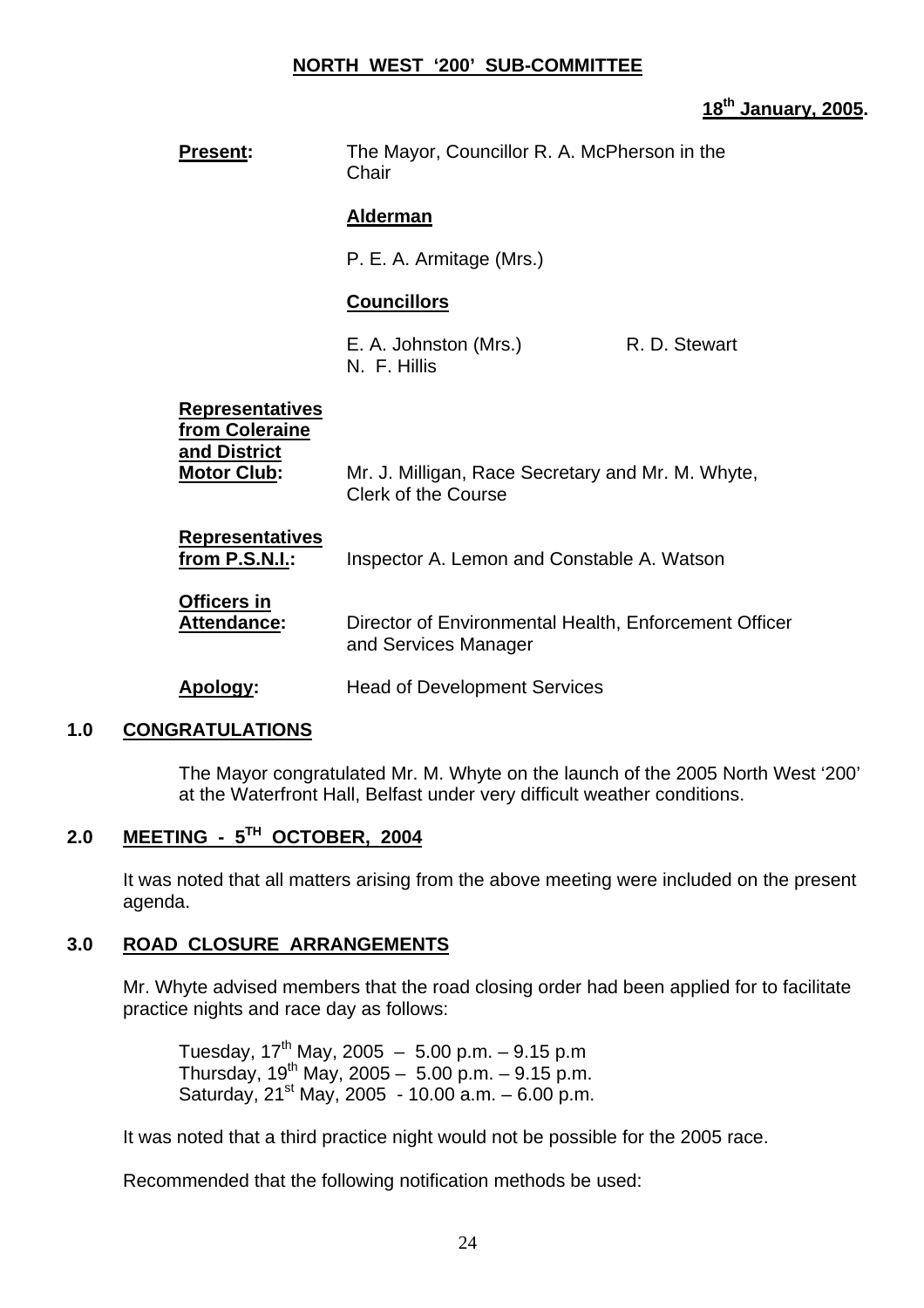- (a) A leaflet drop to residents as soon as possible;
- (b) An article to be included in the Link magazine;
- (c) A more explicit advertisement to be placed in the newspapers closer to the date.

# **4.0 EVENT SECURITY**

 Reported that discussions were ongoing with a private firm regarding security in the pits/paddock area and also camp site management.

 It was agreed that camping should be prevented on the coast side of the road. The issue of traffic management was raised and it was agreed that Inspector Lemon be involved in discussions with the Events Secretary.

# **5.0 RACE WEEK EVENTS**

 It was noted that the nominated charity for the 2005 race was the N.I. Cancer Fund for Children.

 A provisional programme of events, organised in partnership with the Council and the Motor Club, was distributed. Discussion took place regarding the events and the various comments were noted.

 Reference was made to the possibility of school children being permitted access to the pits area during Tuesday – Friday of race week. The Motor Club would support more involvement by schools.

# **6.0 CORPORATE HOSPITALITY**

 Reported that the Motor Club was in negotiations with the N.I. Events Company and the suppliers of the marquees regarding upgrading the standard of hospitality provided.

Noted.

# **7.0 LIQUOR LICENCES**

 Reference was made to the possibility of applications being received for liquor licences.

 Inspector Lemon explained that if premises did not have a liquor licence an occasional licence must be obtained in order to sell liquor.

Following discussion it was recommended:

 That the PSNI and Council consider making representation to the Court on applications for occasional licences by Snappers, McLaughlins and York Hotel regarding the consumption of alcohol in designated areas.

# **8.0 FLOODING - PITS AREA**

Concern was expressed regarding recent flooding at the pits area.

Mr. Whyte advised that this problem would be addressed.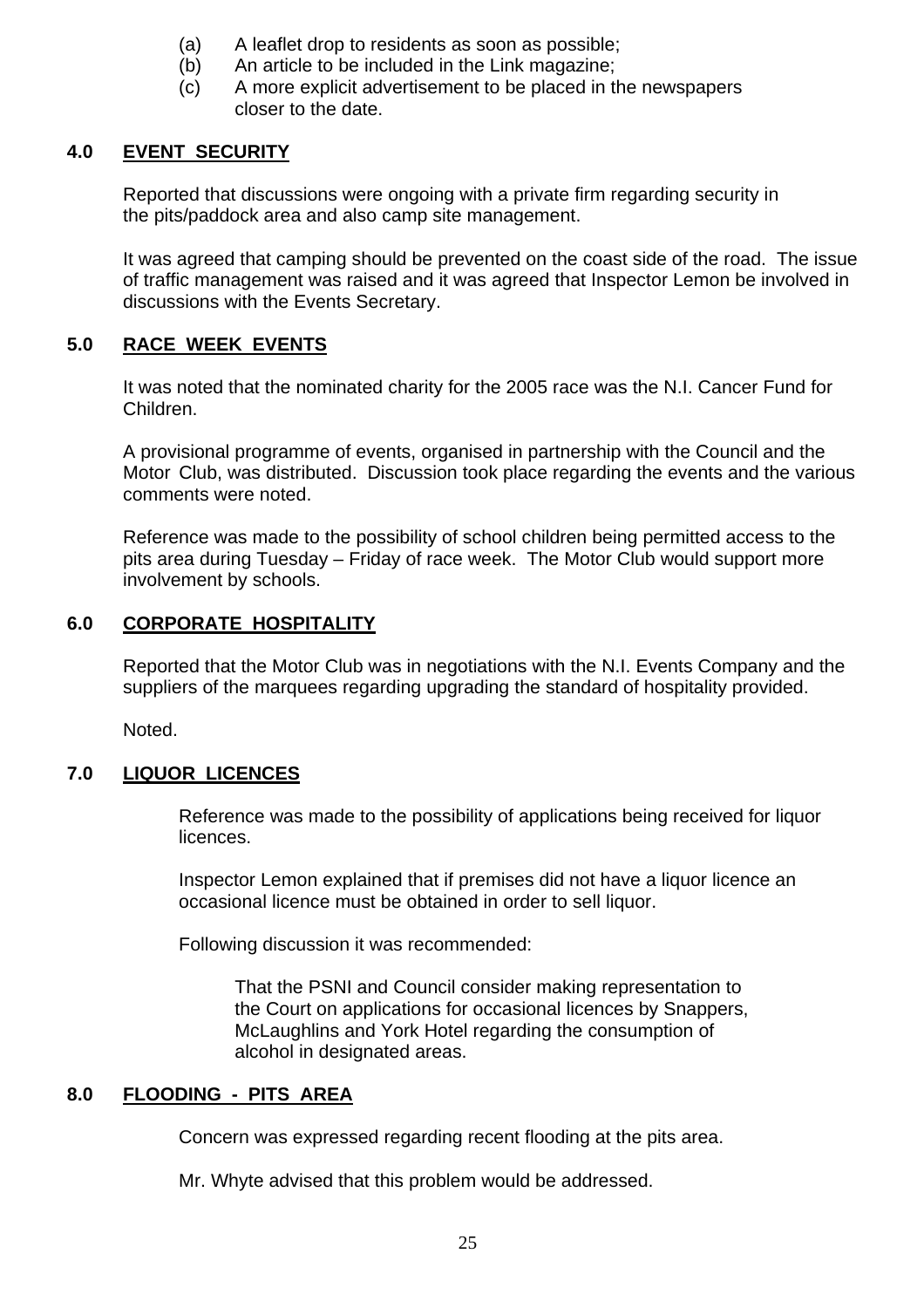# **9.0 DISABLED PARKING**

Reference was made to the need for disabled parking.

 It was noted that this matter was being addressed by the Motor Club in conjunction with Mr. John Horner, a disabled former rider. The issue would be raised with the Events Secretary.

# **10.0 NEXT MEETING**

It was noted that the next meeting would be held during April, 2005.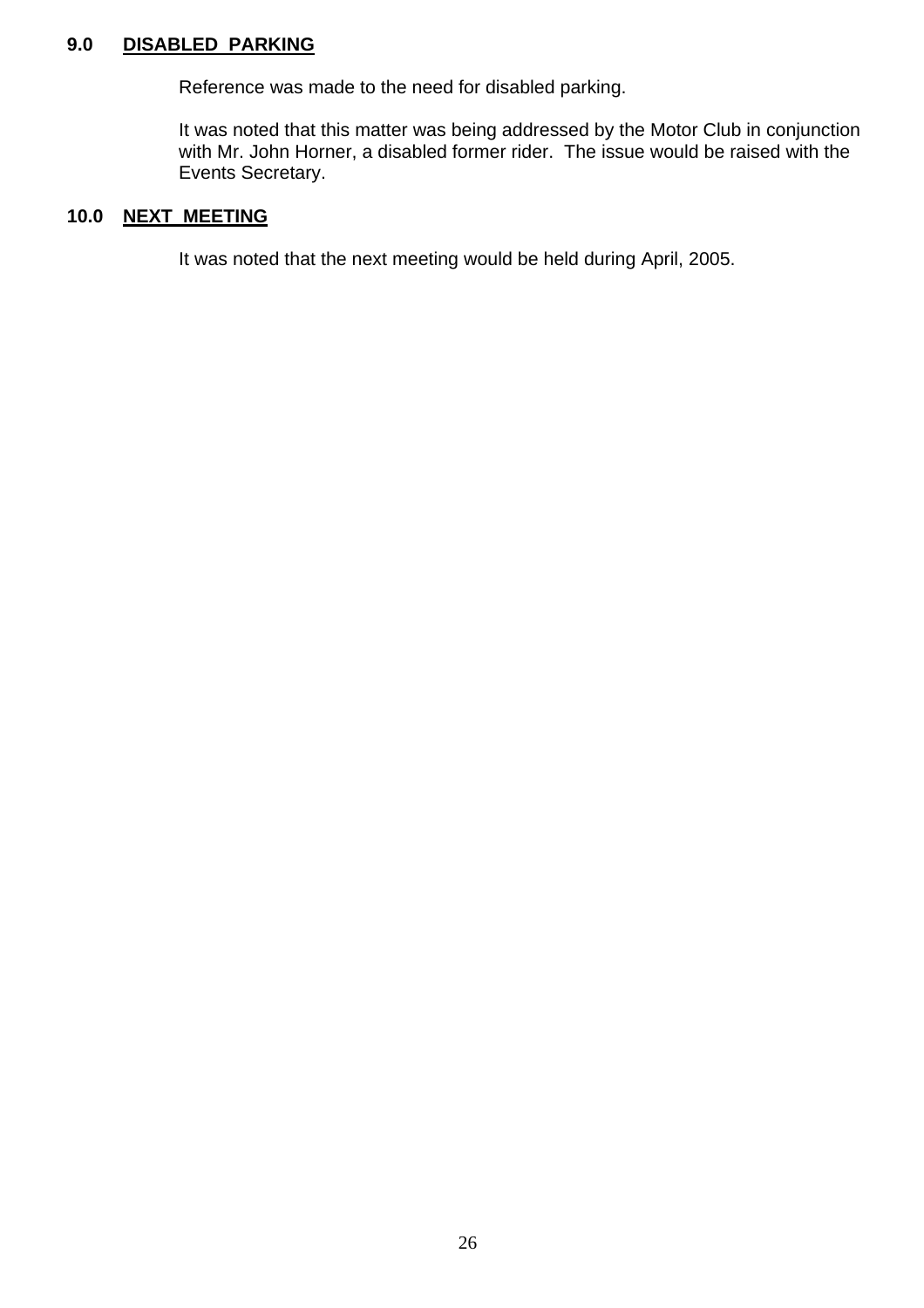# **POLICY AND DEVELOPMENT COMMITTEE**

# **18th January, 2005.**

**Present:** Councillor T. J. Deans, in the Chair

 The Mayor, Councillor R. A. McPherson (Item 1.0)

#### Aldermen

P. E. A. Armitage (Mrs.) W. T. Creelman  $($ ltems  $1.0 - 2.1.2)$   $($ ltems  $1.0 - 2.3)$ E. T. Black (Mrs.) B. Leonard  $($ ltems  $1.0 - 5.0)$  (Items  $1.0 - 2.5)$ 

**Councillors**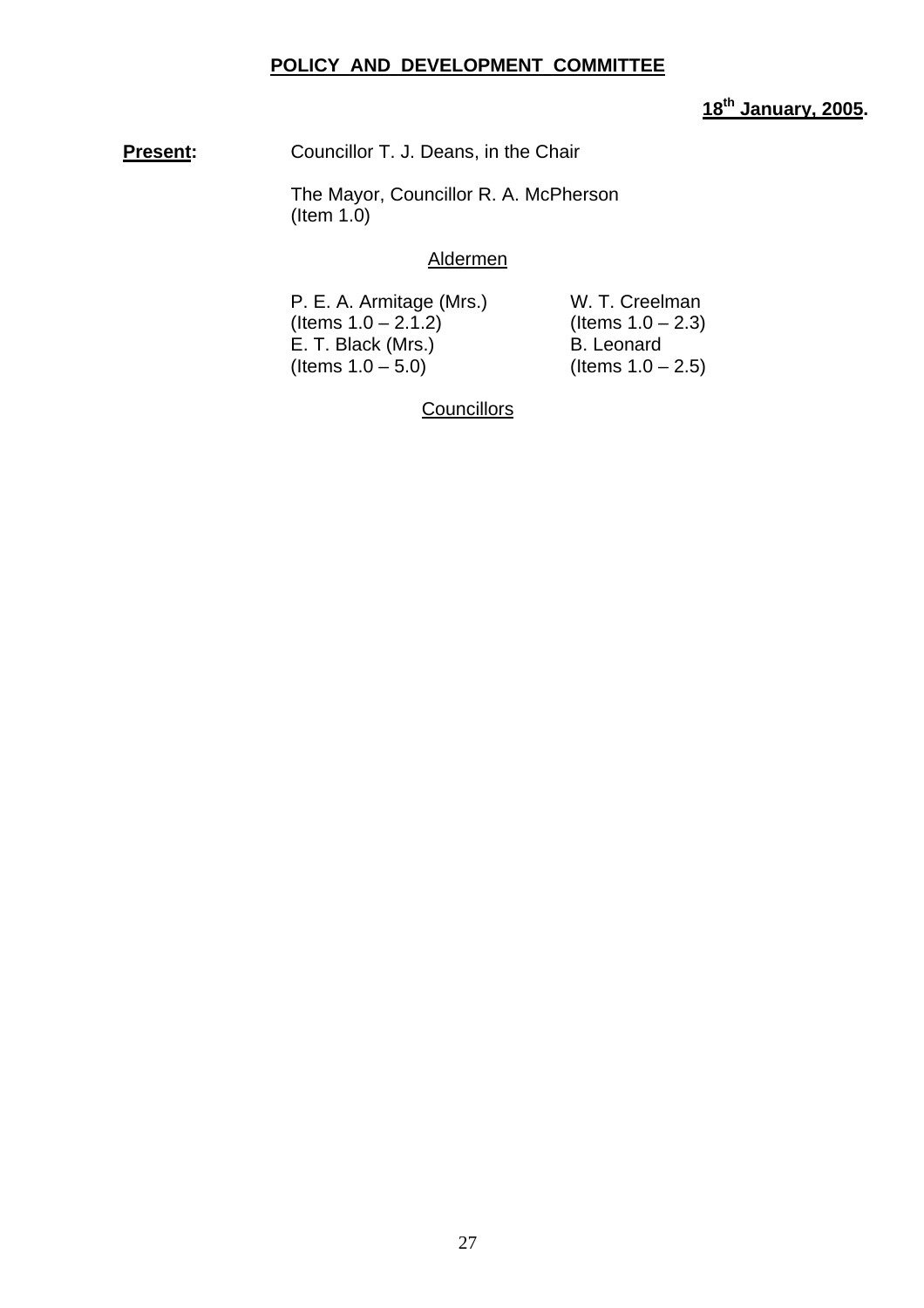C. S. Alexander (Ms.)  $($  ltems  $1.0 - 3.1.2)$ J. M. Bradley (Items 2.1 – 14.0) O. M. Church (Mrs.) J. J. Dallat E. P. Fielding (Mrs.) N. F. Hillis E. A. Johnston (Mrs.) (Items  $1.0 - 2.3$ )

W. A. King D. McClarty (Items  $1.0 - 2.2$ ) G. L. McLaughlin A. McQuillan E. M. Mullan  $($  ltems  $2.1 - 14.0)$ R. D. Stewart W. J. Watt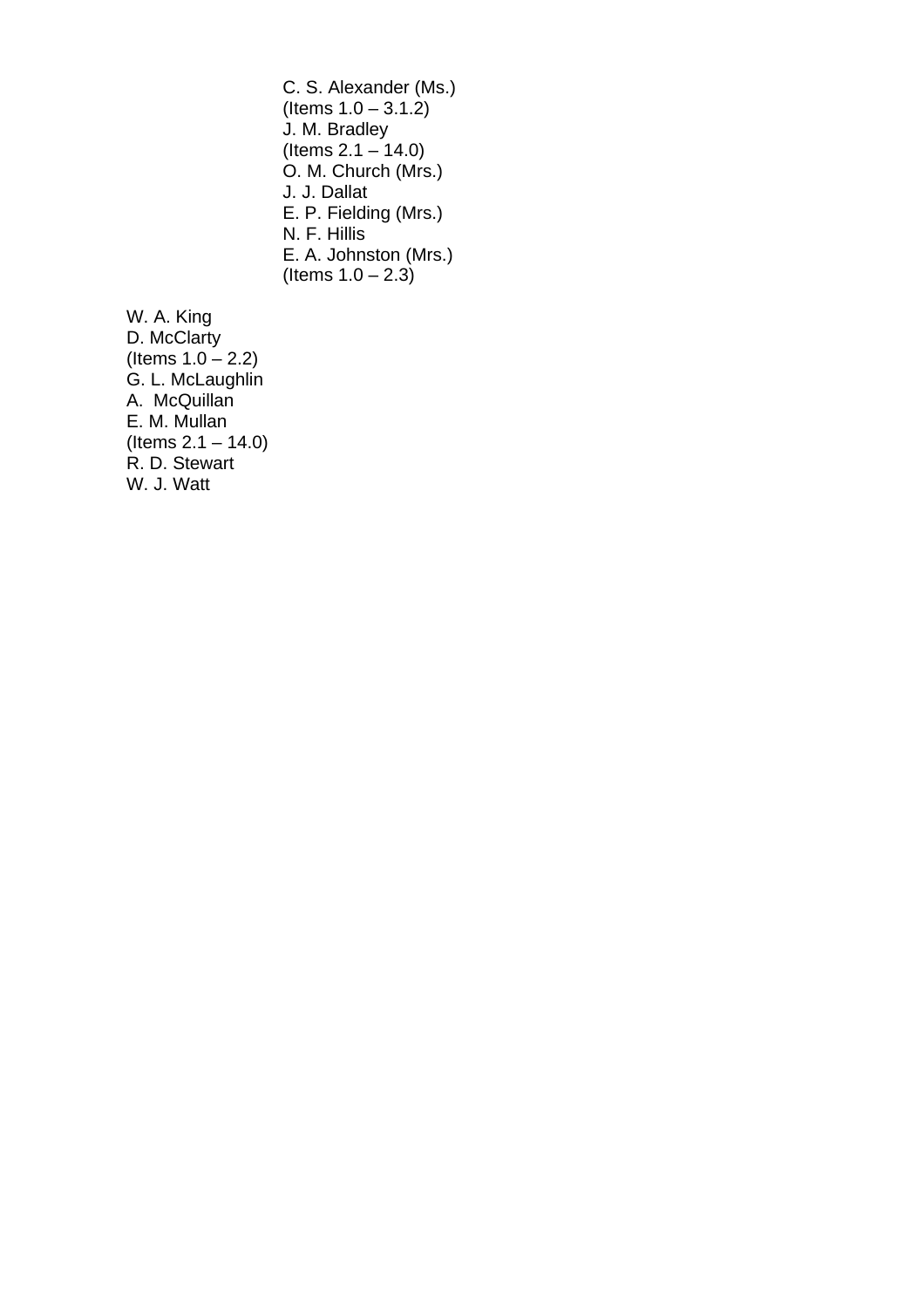# **Officers in**

 **Attendance:** Director of Corporate Services, Head of Development Services, Head of Administrative Services, Personnel Officer (Items 1.0 – 3.5), Finance Officer (Items 1.0 – 3.5), Community Development Officer (Items 1.0 – 2.6), Administrative Officer and Administrative Assistant

**Apology:** Councillor Barbour

# **1.0 MAYOR'S STATEMENT**

 The Mayor announced that the total raised to date by the Mayor's Asian Tragedy Appeal stood at £14,000 and that money was still being received.

 The Mayor also advised members that, following the Planning Committee meeting on 11<sup>th</sup> January, 2005 he had agreed arrangements with Social Services to convey the good wishes of the Council and the people of the Borough to Oksana Sukhanov, the Ukrainian lady who lost her legs as a result of frostbite and was currently being cared for in the City Hospital, Belfast.

 Members also noted that the Mayor of Ballymoney, Councillor Cecil Cousley, had launched an Appeal Fund and the Mayor encouraged everyone to offer that fund their fullest support.

# **2.0 DEVELOPMENT SERVICES REPORT**

The Report of the Head of Development Services was considered (previously supplied).

Matters arising:

| 2.1 | <b>Causeway Coast and Glens</b><br><b>Heritage Trust</b> | The Head of Development Services introduced<br>Mr. Peter Harper who was in attendance to report<br>on the work of the Causeway Coast and Glens<br>Heritage Trust.                                                                     |
|-----|----------------------------------------------------------|---------------------------------------------------------------------------------------------------------------------------------------------------------------------------------------------------------------------------------------|
|     |                                                          | Mr. Harper outlined the main initiatives ndertaken<br>by the Trust including:                                                                                                                                                         |
|     |                                                          | Sustainable Tourism Initiatives<br>٠<br><b>Funding Opportunities</b><br>п<br><b>Current Initiatives</b><br>٠<br>Study trip to Brittany on $6^{th}$ – 10 <sup>th</sup> October,<br>$\blacksquare$<br>2004<br>to look at National Parks |
|     |                                                          | Discussion ensued during which Mr. Harper<br>answered members' questions and noted<br>comments.                                                                                                                                       |
|     |                                                          | The Chairman then thanked Mr. Harper for his<br>informative presentation, following which he<br>withdrew.                                                                                                                             |
| 2.2 | <b>Speciality Market - Coleraine</b>                     | Members noted that the feasibility study for this<br>initiative had proved positive and a proposed<br>funding package, involving a number of                                                                                          |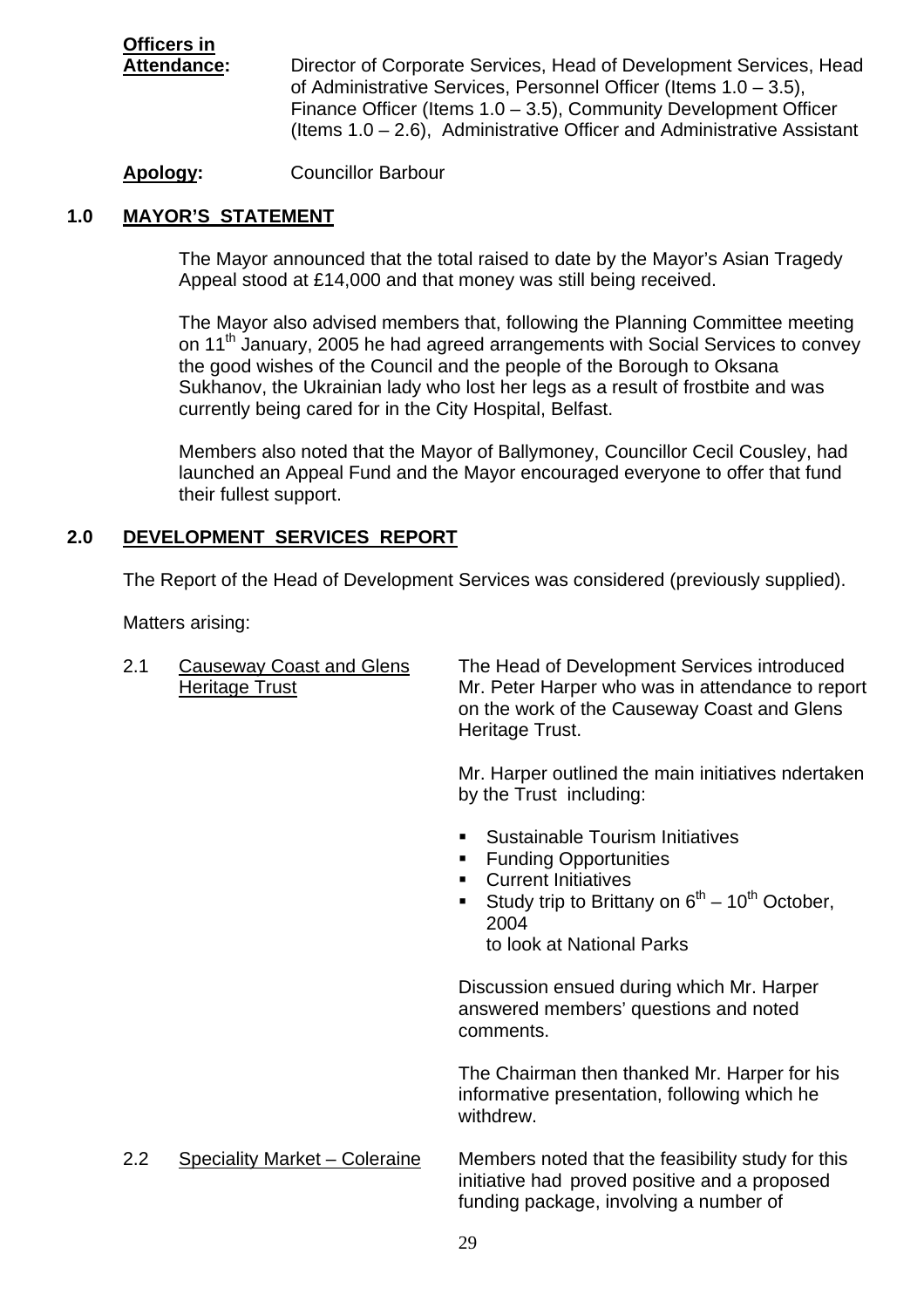development agencies, had now been drawn up. The venue originally proposed for the Speciality Market had, however, proved to be unavailable.

It was, therefore, recommended:

That Council approve:

- (i) The use of the old Pig Market area as a site for the Speciality Market.
- (ii) Funding of £15,000 over two years from Council's Economic Development budget for a person or organisation to manage the market.
- (iii) £30,000 funding from Council's Building Sustainable Prosperity budget towards the refrigeration/capital costs of the market, 50% of which could be claimed back in grant.

2.3 Coleraine Borough Chamber of Members noted information on the Coleraine<br>Commerce and Industry Borough Chamber of Commerce and Industry Borough Chamber of Commerce and Industry's Business Awards **First Business Awards Project, as contained in the**  report and, following discussion it was recommended:

> That Council contribute £5,000 towards the Business Awards.

 It was further proposed by Councillor Dallat, seconded by Councillor Mrs. Johnston and recommended:

> That Coleraine Chamber of Commerce and Industry be invited to address Council on the work of the Chamber.

2.4 Community Support Plan - Consideration was given to information on Update for Information Coleraine Multi Cultural Forum, which had been set up to address the needs of ethnic minority groups and migrant workers residing and working within the Borough, as detailed in the report.

> A full discussion ensued during which it was proposed by Alderman Leonard and seconded by Councillor Ms. Alexander:

> > That South Tryone Empowerment Programme (STEP) be invited to address Council on its work with ethnic minority groups and migrant workers.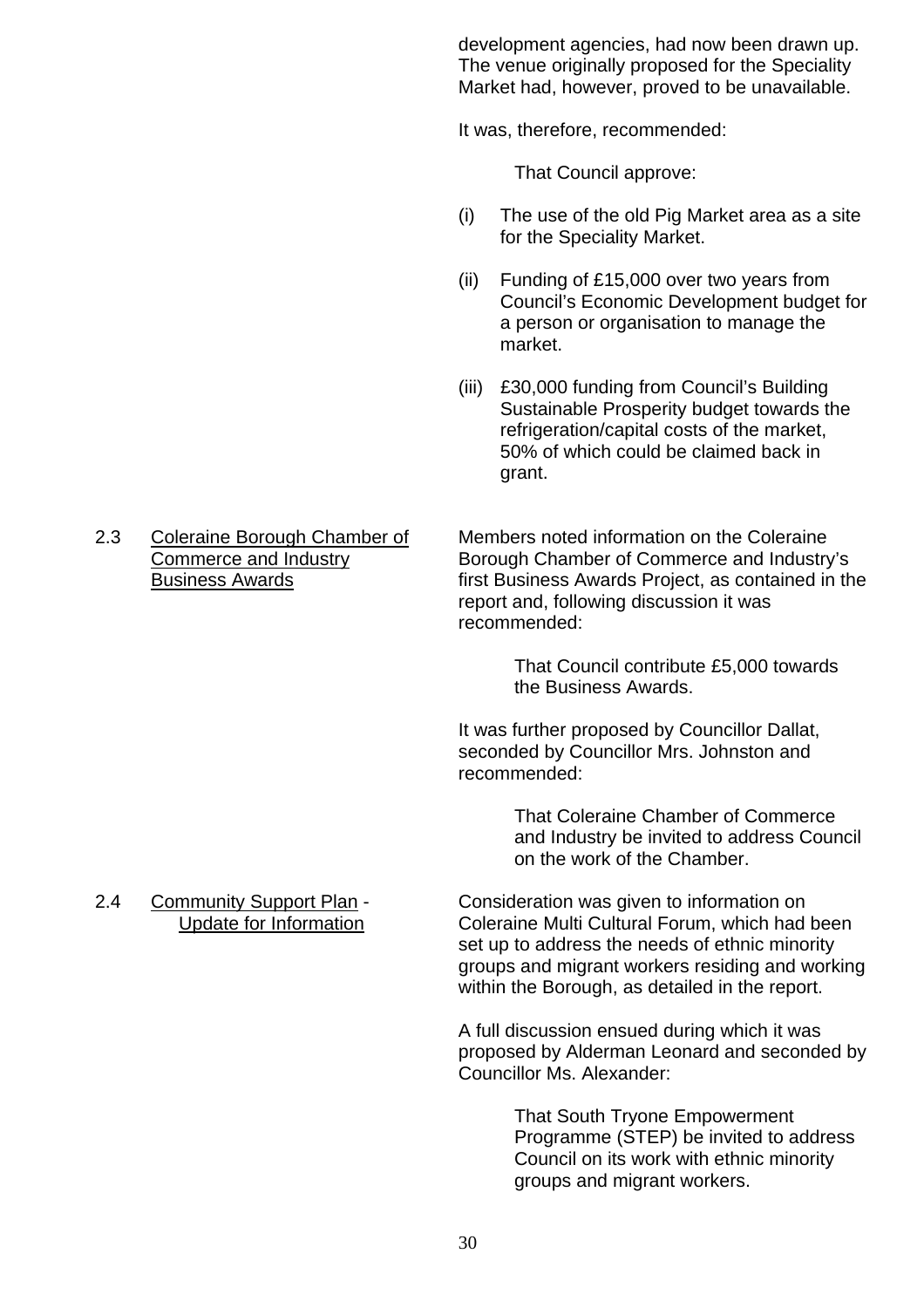It was then proposed, as an amendment, by Councillor McQuillan and seconded by Councillor Mrs. Fielding:

> That Council officers research this issue and bring a recommendation to Council advising which organisations should be invited to address Council on this topic.

 On being put to the meeting, the substantive proposal was lost and the amendment was carried with nine votes for and five votes against.

2.5 Matters for Information Members noted information on the following topics, as contained in the report.

- (i) Skills Strategy for Northern Ireland
- (ii) Active Citizenship Programme
- (iii) Causeway Coast and Glens Tourism Masterplan and Portrush Regneration Initiative.

#### **3.0 CORPORATE SERVICES REPORT**

The Report of the Director of Corporate Services was considered (previously supplied).

Matters arising:

| 3.1   | <b>Revised Equal Opportunities</b><br><b>Policy</b> | Council is recommended to adopt this policy.                                                                                                                                              |
|-------|-----------------------------------------------------|-------------------------------------------------------------------------------------------------------------------------------------------------------------------------------------------|
| 3.2   | <b>Career Break Policy</b>                          | Council is recommended to adopt this policy.                                                                                                                                              |
| 3.3   | <b>Estimate of Rates Update</b>                     | Recommended:                                                                                                                                                                              |
|       |                                                     | That a Special Meeting of Council be held<br>on Monday 7 <sup>th</sup> February, 2005 to consider<br>the estimates and strike a rate for the year<br>ending 31 <sup>st</sup> March, 2006. |
|       | 3.4 Matters for Information                         |                                                                                                                                                                                           |
| 3.4.1 | <b>Accounts</b>                                     | Committee noted that creditors' payments for<br>December 2004, as per lists circulated, had been<br>issued as follows:                                                                    |
|       |                                                     | Revenue A/C<br>£ 361,143.34<br>Capital A/C -<br>£ 439,923.18<br>Petty Cash A/C -<br>72,576.84<br>£                                                                                        |
|       | <b>Pension Contributions</b><br>3.4.2               | Members noted information on pension<br>contributions, as detailed in the report.<br>31                                                                                                   |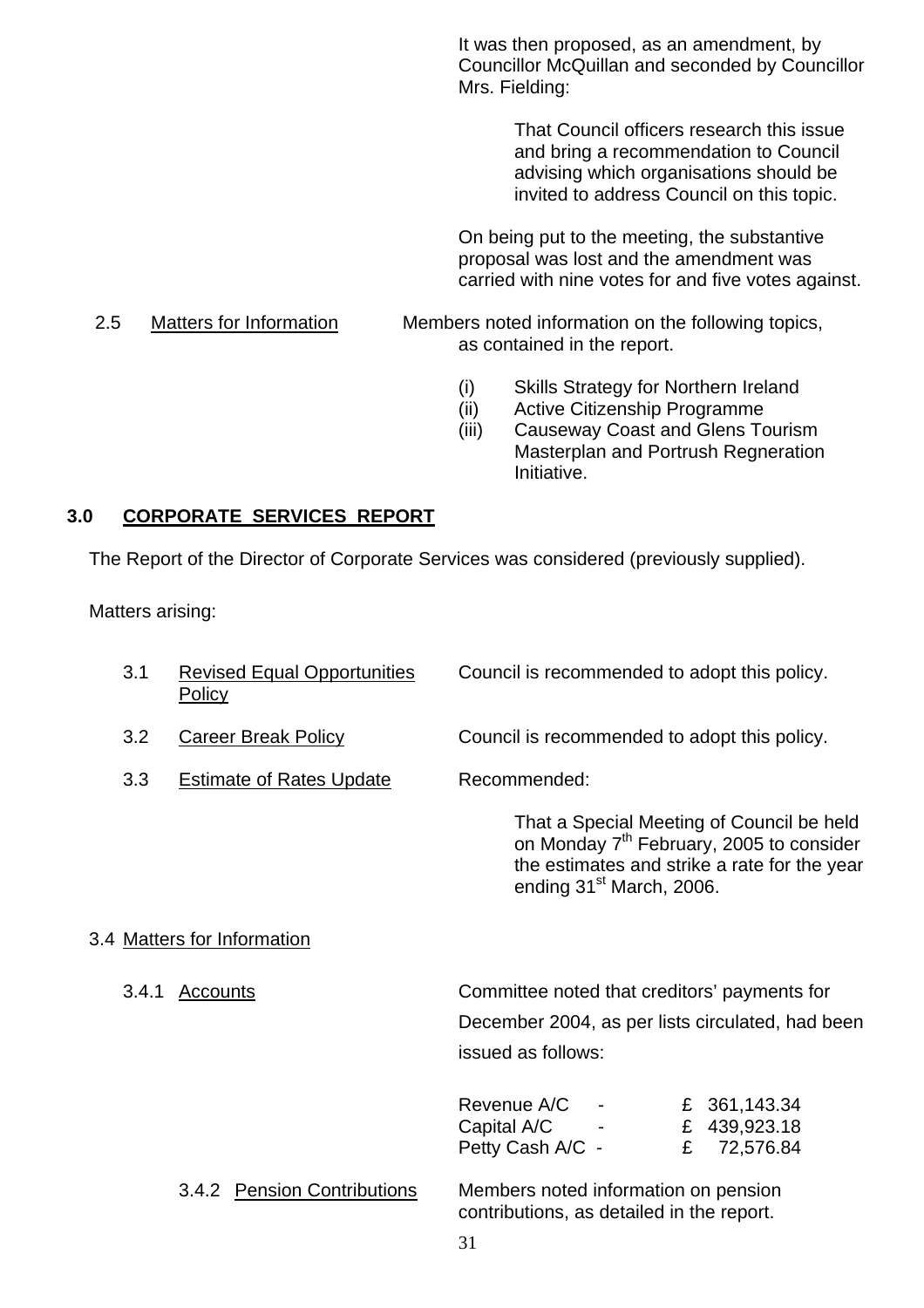- 3.4.3 Members' Expenses Members noted the statutory requirement that Claim claims for attendance at approved duties, and related expenses, must be submitted within three months of the date of the duty.
- 3.4.4 Appointment of Seven Recruitment Agencies had responded to Recruitment Agency Council's tender for recruitment of seasonal and temporary employees for 2005/06, of which three had been interviewed.

Recommended:

 That Council accept the tender from Riada Recruitment.

3.4.5 New Appointment The following appointment had been made in accordance with the Local Government Staff Commission's Code of Procedures on Recruitment and Selection.

Leisure Services Department

Community Sports Development Officer: Mr. Stephen McCartney.

# **4.0 DEPARTMENT FOR REGIONAL DEVELOPMENT - REFORM OF WATER AND SEWERAGE SERVICES IN NORTHERN IRELAND**

- **(a) Integrated Impact Assessment : Policy Proposals Paper**
- **(b) Part I : Integrated Impact Assessment Overview**
- **(c) Part II : Equality Impact Assessment**
- **(d) Part III : A Partial Regulatory Impact Assessment**

Committee noted the contents of the summary report on this topic (previously supplied) which would be considered further at the Policy and Development Committee on  $15<sup>th</sup>$ February, 2005.

 A half day public meeting on this topic would be held by Belfast City Council at Belfast City Hall on 2<sup>nd</sup> February, 2005. Any members interested in attending were asked to contact the Head of Administrative Services.

**5.0 DEPARTMENT FOR SOCIAL DEVELOPMENT - PROMOTING THE SOCIAL INCLUSION OF HOMELESS PEOPLE - EXECUTIVE**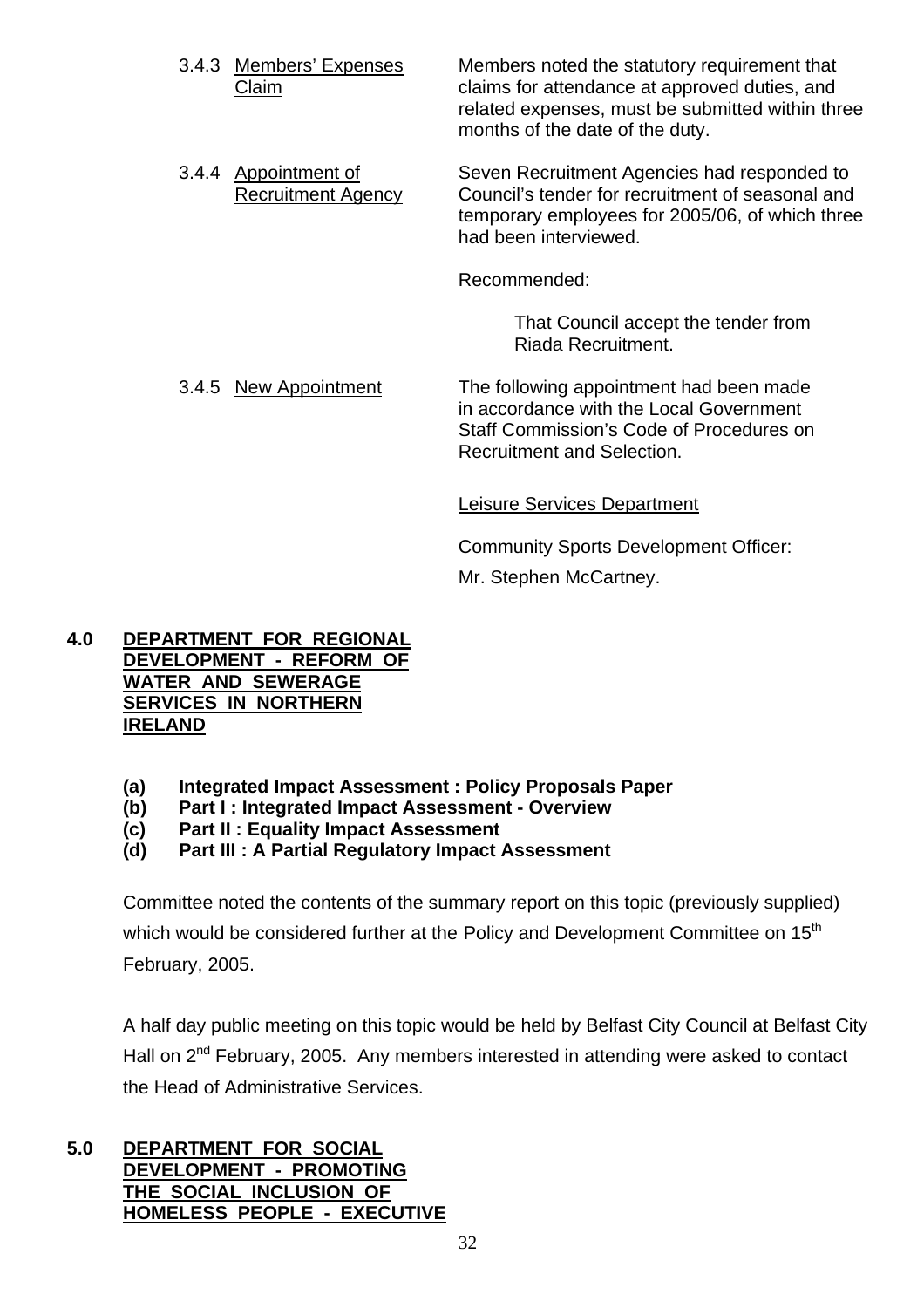## **SUMMARY AND LIST OF RECOMMENDATIONS**

Consideration was given to the Report of the PSI Working Group on Homelessness (previously supplied).

 Members' comments on the document were noted by the Head of Administrative Services for inclusion in Council's response to the Report.

# **6.0 LAND AND PROPERTY**

 The Head of Administrative Services advised Committee that the original plans for access to the sewer at the Arcadia, Portrush for the new restaurant, had not proved possible to achieve as the existent sewer line had become disrupted.

 A new proposal, which would involve crossing land owned by Council, had now been put forward, a map of which was viewed by members.

# Recommended:

 That Council approve the new proposal for access to the sewer at the Arcadia, subject to completion of wayleave, payment of Council's legal and valuation costs and agreement on reinstatement.

# **7.0 FUNDING OF THE EDUCATION AND LIBRARY BOARDS IN NORTHERN IRELAND**

Read letter from NIPSA (previously supplied) asking that Council adopt a formal policy position opposing underfunding and service cuts and encouraging Council to lobby the Minister to publicise the policy position and assist public awareness.

Noted.

# **8.0 NORTHERN IRELAND EVENTS COMPANY**

 Read letter from B. Gardiner, M.P. (previously supplied) in response to Council's letter regarding funding of the Northern Ireland Events Company.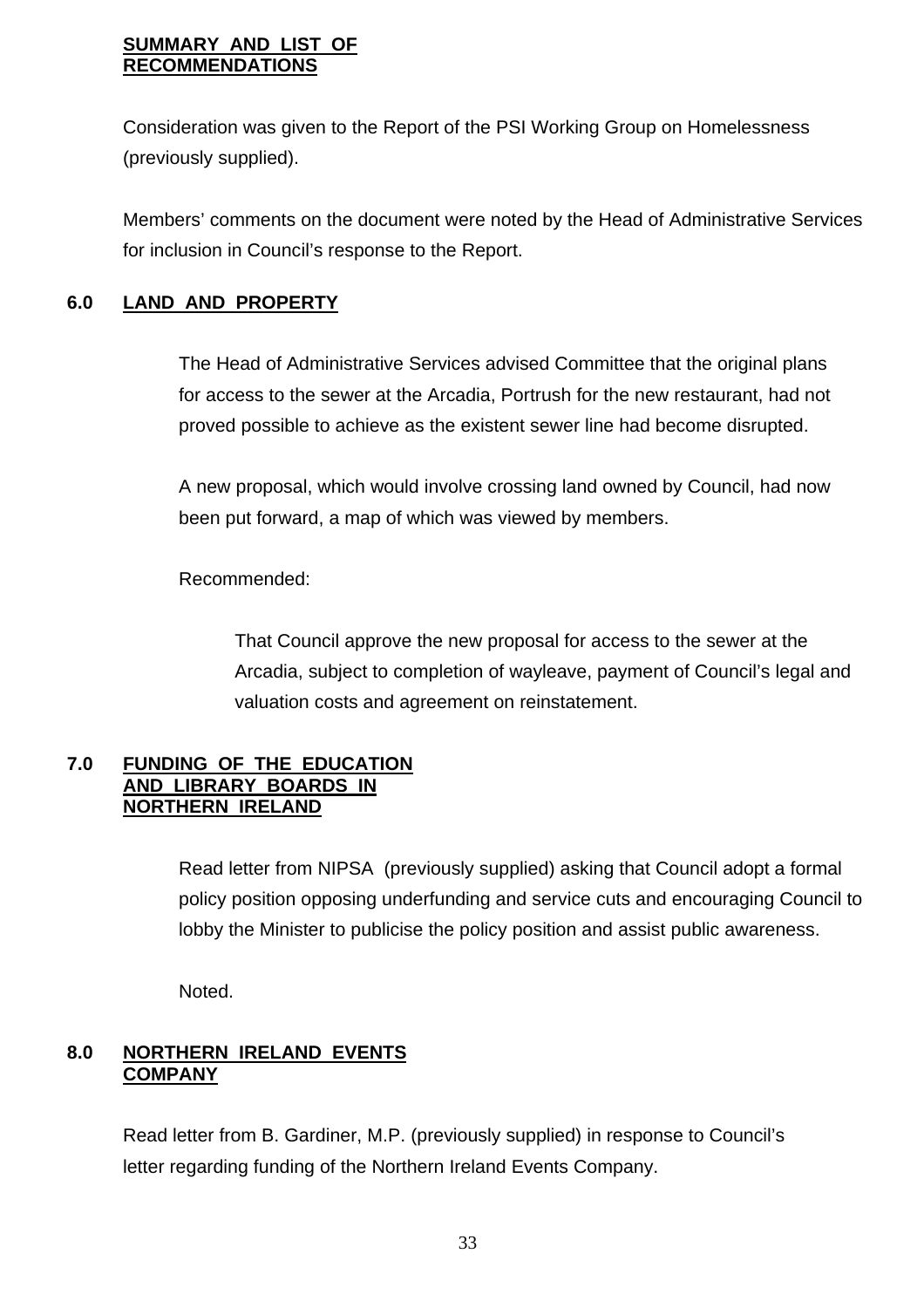Noted.

#### **9.0 NORTH EASTERN EDUCATION AND LIBRARY BOARD - FINANCIAL SITUATION**

 Read letter from Ballymena Borough Council asking for Council's support in lobbying the Minister to review the allocation of budgets to all Education and Library Boards.

Recommended:

 That Council write to the Minister, as requested by Ballymena Borough Council.

# **10.0 DRAFT INVESTMENT STRATEGY FOR NORTHERN IRELAND - CONSULTATION EVENT**

 Members noted that a consultation event on the Draft Investment Strategy for Northern Ireland would take place on Monday 31<sup>st</sup> January, 2005 at the City Hotel, Londonderry, 12.30 pm – 4.30 pm.

Recommended:

 That the Chairman of the Policy and Development Committee, Councillor Barbour, attend this event along with Councillor McLaughlin.

# **11.0 NORTHERN IRELAND PRIORITIES AND BUDGET 2005 – 08**

 The final Priorities and Budget 2005-08 document had now been published. Copies of the report would be circulated to members when they became available.

# **12.0 POST OFFICE - LAUREL HILL BRANCH**

 Read letter from the Post Office advising that Laurel Hill branch would move to 3-5 Greenmount Avenue, Coleraine on 27<sup>th</sup> January, 2005.

Noted.